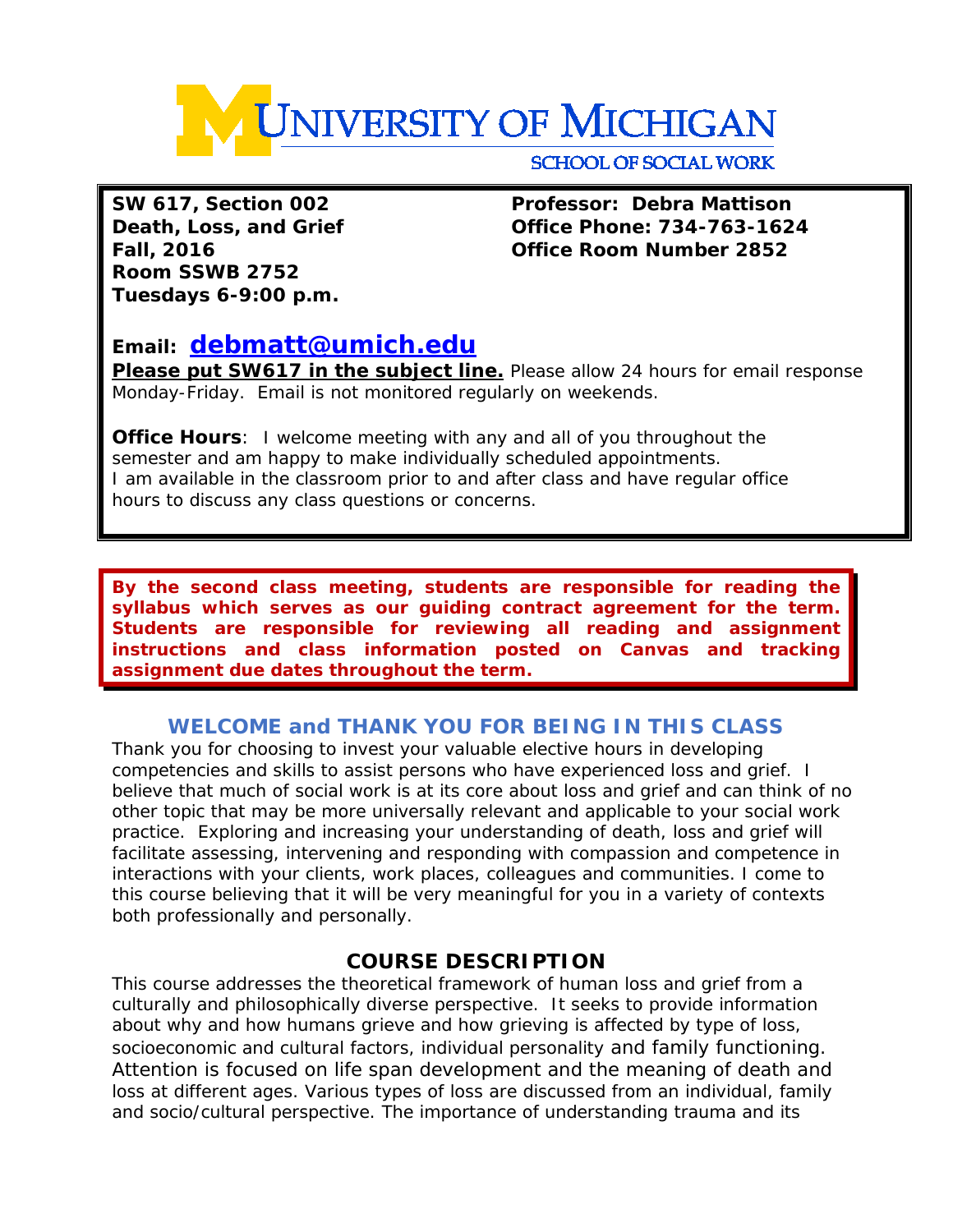relationship to grief and loss will be addressed. Coping and resiliency in loss are explored, emphasizing the diversity of human response and focusing on the significance of social groups in integrating loss. The formation and practice of rituals, and diversity in religious and spiritual experience as a component of coping with loss will be discussed. **While some interpersonal practice methods will be addressed, this course is NOT designed nor designated by the School of Social Work as a methods class.**

#### **COURSE OBJECTIVES**

Upon completion of the course, students will be able to:

- 1. Understand the implications for practice and policy of the changing patterns of death/dying in the U.S., regarding socioeconomic status, age, gender, and cultural/ethnic patterns.
- 2. Understand the different meanings of loss and the impact of loss on those grieving, caregivers, and larger social groups.
- 3. Identify and describe responses and reactions of the various caregivers (including social workers) to death and loss and the impact of these reactions on client systems.
- 4. Demonstrate increased awareness of the medical ethical issues in death and dying.
- 5. Summarize the different theoretical models for understanding bereavement and grieving.
- 6. Identify the practical issues and problems that arise for individuals and families following a death or major loss in the family and the significance of social groups in bereavement.
- 7. Examine the variables impacting mourning (e.g. ability, age, class, color, culture, ethnicity, family structure, gender (including gender identity and gender expression), marital status, national origin, race, religion or spirituality, sex, and sexual orientation) in the experience and expression of grief for the family and/or person facing death and bereavement.
- 8. Discuss the ways in which violence affects the experience of death or loss, and the impact of layered loss when continually exposed to loss or violence.
- 9. Identify post-traumatic stress disorder. (CSWE Competency 8)
- 10. Discuss dominant themes of complicated mourning, including multiple losses, traumatized loss; disenfranchised and stigmatized loss, cultural genocide, and historical transmission of loss.
- 11. Discuss typical ethical concerns related to death, loss, and grief.

## **CSWE COURSE COMPETENCIES**

## **Educational Policy and Accreditation Standards (EPAS) 2015**

This course will address and support competency development in the following CSWE identified core competency areas:

#### **Competency 1: Demonstrate Ethical and Professional Behavior**

Social workers understand the value base of the profession and its ethical standards, as well as relevant laws and regulations that may impact practice at the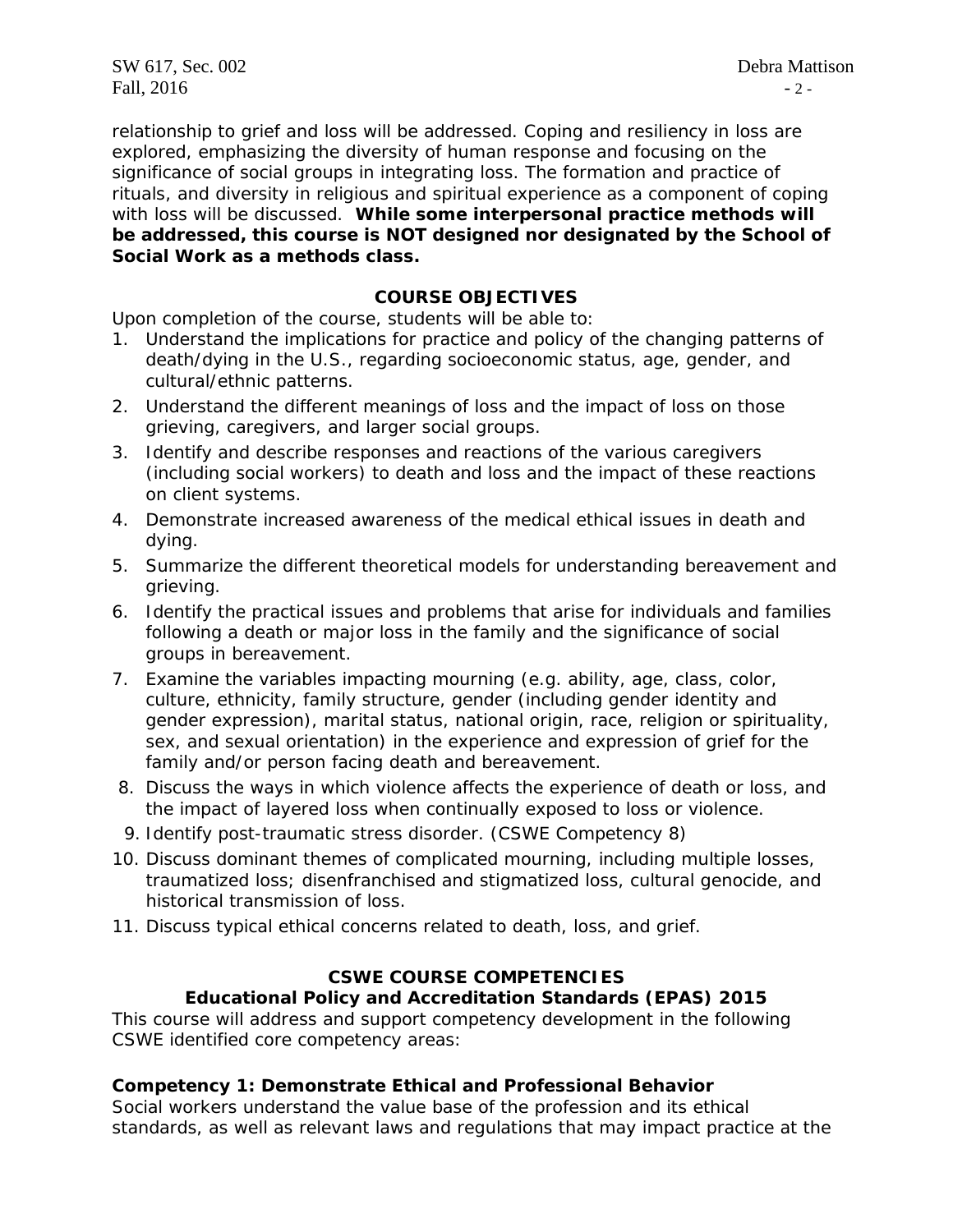SW 617, Sec. 002 Debra Mattison Fall,  $2016$  - 3 -

micro, mezzo, and macro levels. Social workers understand frameworks of ethical decision-making and how to apply principles of critical thinking to those frameworks in practice, research, and policy arenas. Social workers recognize personal values and the distinction between personal and professional values. They also understand how their personal experiences and affective reactions influence their professional judgment and behavior. Social workers understand the profession's history, its mission, and the roles and responsibilities of the profession. Social Workers also understand the role of other professions when engaged in inter-professional teams.

Social workers recognize the importance of life-long learning and are committed to continually updating their skills to ensure they are relevant and effective. Social workers also understand emerging forms of technology and the ethical use of technology in social work practice. Social workers:

- make ethical decisions by applying the standards of the NASW Code of Ethics, relevant laws and regulations, models for ethical decision-making, ethical conduct of research, and additional codes of ethics as appropriate to context
- use reflection and self-regulation to manage personal values and maintain professionalism in practice situations;
- demonstrate professional demeanor in behavior; appearance; and oral, written, and electronic communication;
- use technology ethically and appropriately to facilitate practice outcomes;
- use supervision and consultation to guide professional judgment and behavior.

#### **Competency 2: Engage Diversity and Difference in Practice**

Social workers understand how diversity and difference characterize and shape the human experience and are critical to the formation of identity.

The dimensions of diversity are understood as the intersectionality of multiple factors including but not limited to age, class, color, culture, disability and ability, ethnicity, gender, gender identity and expression, immigration status, marital status, political ideology, race, religion/spirituality, sex, sexual orientation, and tribal sovereign status. Social workers understand that, as a consequence of difference, a person's life experiences may include oppression, poverty, marginalization, and alienation as well as privilege, power, and acclaim. Social workers also understand the forms and mechanisms of oppression and discrimination and recognize the extent to which a culture's structures and values, including social, economic, political, and cultural exclusions, may oppress, marginalize, alienate, or create privilege and power. Social workers:

- apply and communicate understanding of the importance of diversity and difference in shaping life experiences in practice at the micro, mezzo, and macro levels
- present themselves as learners and engage clients and constituencies as experts of their own experiences
- apply self-awareness and self-regulation to manage the influence of personal biases and values in working with diverse clients and constituencies.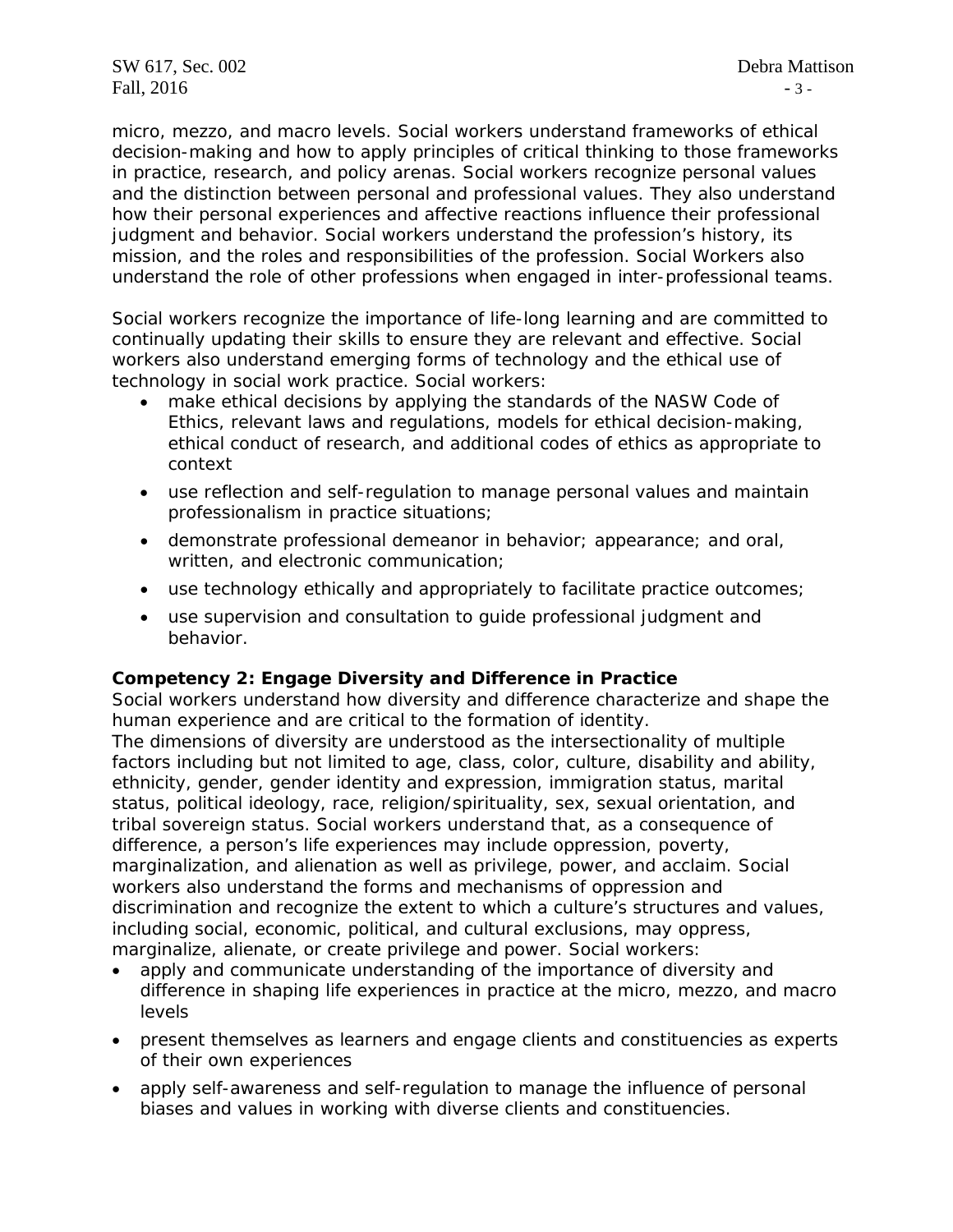### **Competency 3: Advance Human Rights and Social, Economic, and Environmental Justice**

Social workers understand that every person regardless of position in society has fundamental human rights such as freedom, safety, privacy, an adequate standard of living, health care, and education. Social workers understand the global interconnections of oppression and human rights violations, and are knowledgeable about theories of human need and social justice and strategies to promote social and economic justice and human rights. Social workers understand strategies designed to eliminate oppressive structural barriers to ensure that social goods, rights, and responsibilities are distributed equitably and that civil, political, environmental, economic, social, and cultural human rights are protected. Social workers:

- apply their understanding of social, economic, and environmental justice to advocate for human rights at the individual and system levels
- engage in practices that advance social, economic, and environmental justice.

#### **Competency 4: Engage In Practice-informed Research and Researchinformed Practice**

Social workers understand quantitative and qualitative research methods and their respective roles in advancing a science of social work and in evaluating their practice. Social workers know the principles of logic, scientific inquiry, and culturally informed and ethical approaches to building knowledge. Social workers understand that evidence that informs practice derives from multi-disciplinary sources and multiple ways of knowing. They also understand the processes for translating research findings into effective practice. Social workers:

- use practice experience and theory to inform scientific inquiry and research
- apply critical thinking to engage in analysis of quantitative and qualitative research methods and research findings
- use and translate research evidence to inform and improve practice, policy, and service delivery.

## **Competency 5: Engage in Policy Practice**

Social workers understand that human rights and social justice, as well as social welfare and services, are mediated by policy and its implementation at the federal, state, and local levels. Social workers understand the history and current structures of social policies and services, the role of policy in service delivery, and the role of practice in policy development. Social workers understand their role in policy development and implementation within their practice settings at the micro, mezzo, and macro levels and they actively engage in policy practice to effect change within those settings. Social workers recognize and understand the historical, social, cultural, economic, organizational, environmental, and global influences that affect social policy. They are also knowledgeable about policy formulation, analysis, implementation, and evaluation. Social workers:

• identify social policy at the local, state, and federal level that impacts well-being, service delivery, and access to social services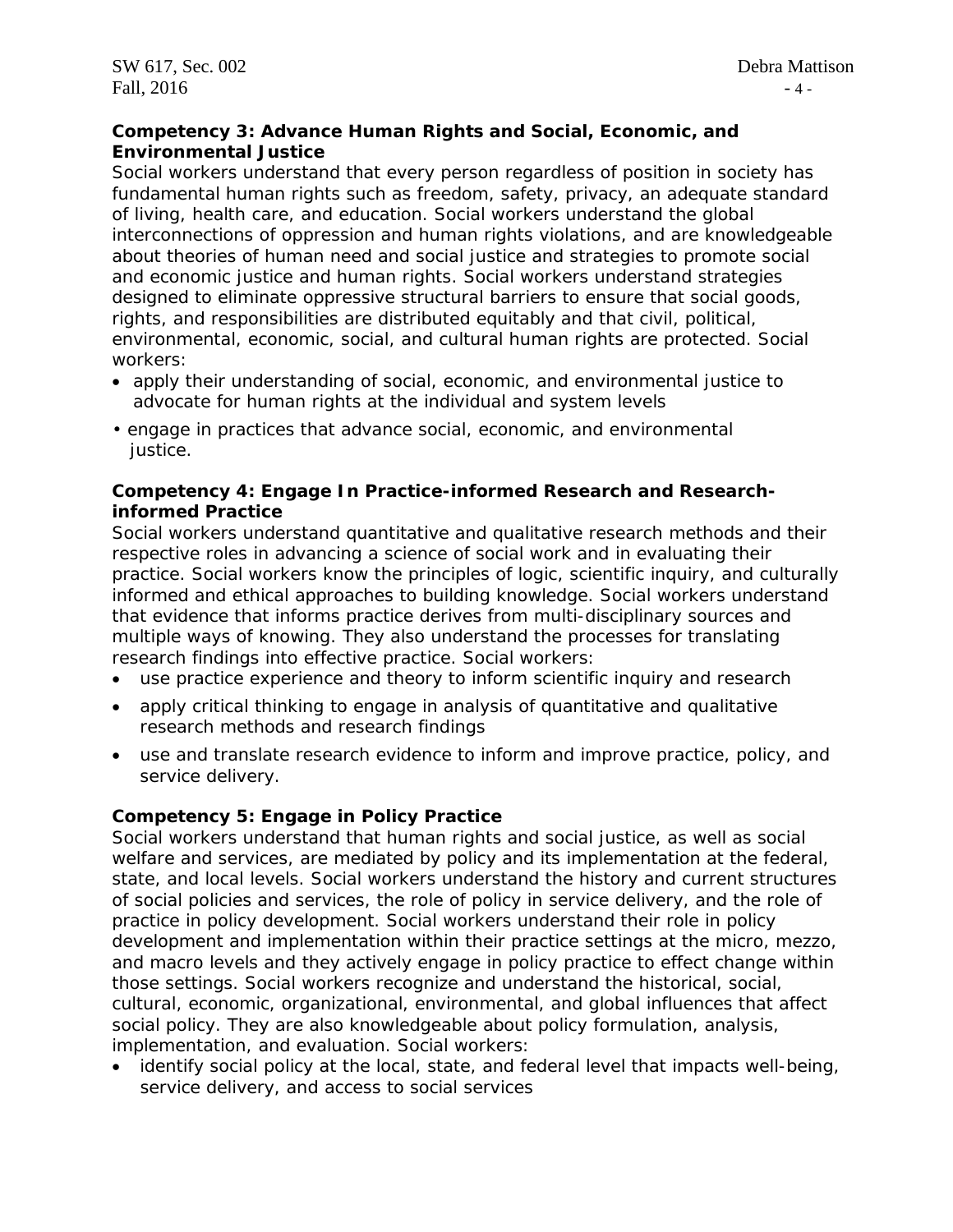- assess how social welfare and economic policies impact the delivery of and access to social services
- apply critical thinking to analyze, formulate, and advocate for policies that advance human rights and social, economic, and environmental justice

#### **Competency 6: Engage with Individuals, Families, Groups, Organizations, and Communities**

Social workers understand that engagement is an ongoing component of the dynamic and interactive process of social work practice with, and on behalf of, diverse individuals, families, groups, organizations, and communities. Social workers value the importance of human relationships. Social workers understand theories of human behavior and the social environment, and critically evaluate and apply this knowledge to facilitate engagement with clients and constituencies, including individuals, families, groups, organizations, and communities. Social workers understand strategies to engage diverse clients and constituencies to advance practice effectiveness.

Social workers understand how their personal experiences and affective reactions may impact their ability to effectively engage with diverse clients and constituencies. Social workers value principles of relationship-building and interprofessional collaboration to facilitate engagement with clients, constituencies, and other professionals as appropriate. Social workers:

- apply knowledge of human behavior and the social environment, person-inenvironment, and other multidisciplinary theoretical frameworks to engage with clients and constituencies
- use empathy, reflection, and interpersonal skills to effectively engage diverse clients and constituencies.

## **Competency 7: Assess Individuals, Families, Groups, Organizations, and Communities**

Social workers understand that assessment is an ongoing component of the dynamic and interactive process of social work practice with, and on behalf of, diverse individuals, families, groups, organizations, and communities. Social workers understand theories of human behavior and the social environment, and critically evaluate and apply this knowledge in the assessment of diverse clients and constituencies, including individuals, families, groups, organizations, and communities. Social workers understand methods of assessment with diverse clients and constituencies to advance practice effectiveness. Social workers recognize the implications of the larger practice context in the assessment process and value the importance of inter-professional collaboration in this process. Social workers understand how their personal experiences and affective reactions may affect their assessment and decision-making. Social workers:

- collect and organize data, and apply critical thinking to interpret information from clients and constituencies
- apply knowledge of human behavior and the social environment, person-inenvironment, and other multidisciplinary theoretical frameworks in the analysis of assessment data from clients and constituencies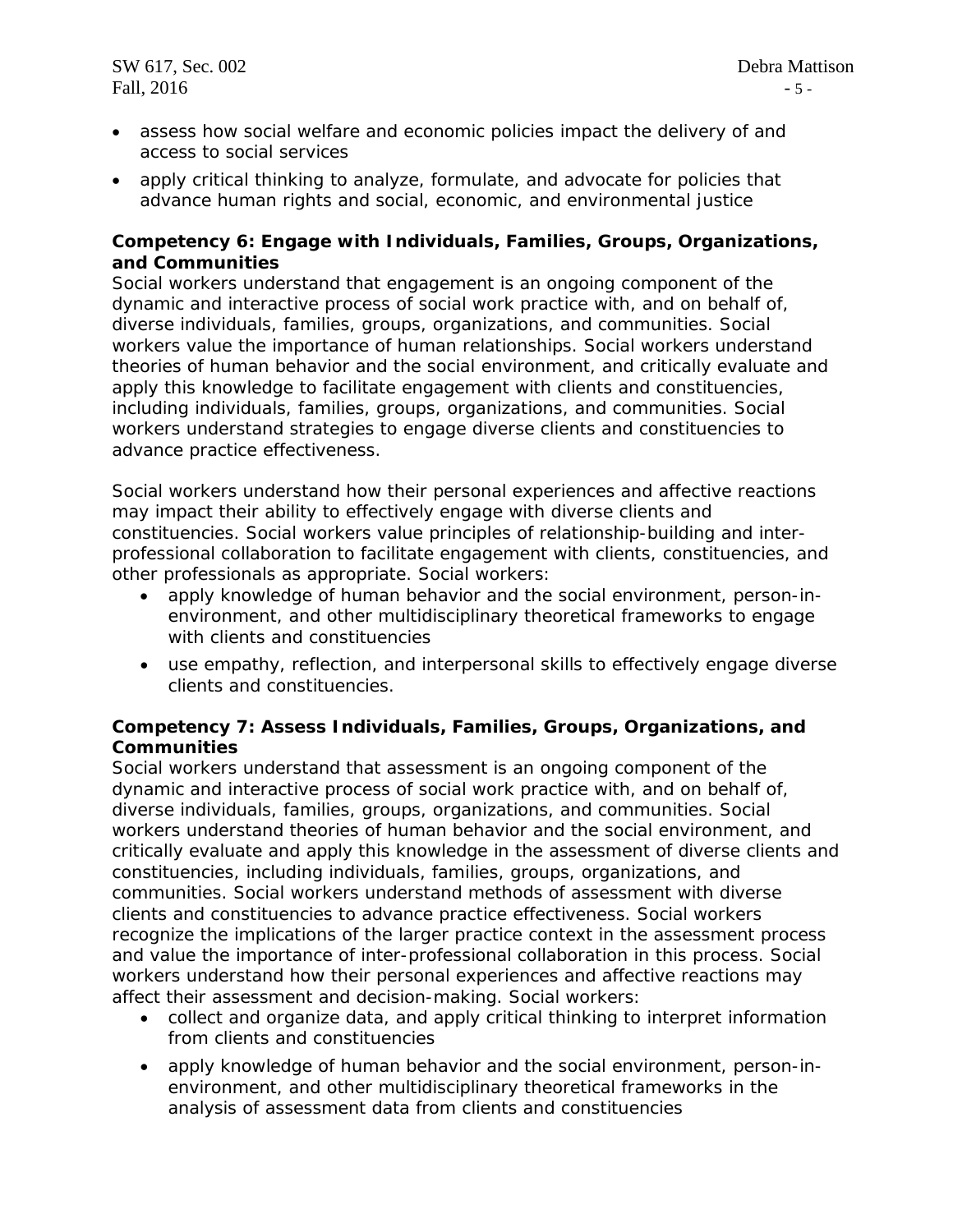- develop mutually agreed-on intervention goals and objectives based on the critical assessment of strengths, needs, and challenges within clients and constituencies
- select appropriate intervention strategies based on the assessment, research knowledge, and values and preferences of clients and constituencies

#### **Competency 8: Intervene with Individuals, Families, Groups, Organizations, and Communities**

Social workers understand that intervention is an ongoing component of the dynamic and interactive process of social work practice with, and on behalf of, diverse individuals, families, groups, organizations, and communities. Social workers are knowledgeable about evidence-informed interventions to achieve the goals of clients and constituencies, including individuals, families, groups, organizations, and communities. Social workers understand theories of human behavior and the social environment, and critically evaluate and apply this knowledge to effectively intervene with clients and constituencies. Social workers understand methods of identifying, analyzing and implementing evidence-informed interventions to achieve client and constituency goals. Social workers value the importance of inter-professional teamwork and communication in interventions, recognizing that beneficial outcomes may require interdisciplinary, interprofessional, and inter-organizational collaboration. Social workers:

- critically choose and implement interventions to achieve practice goals and enhance capacities of clients and constituencies
- apply knowledge of human behavior and the social environment, person-inenvironment, and other multidisciplinary theoretical frameworks in interventions with clients and constituencies
- use inter-professional collaboration as appropriate to achieve beneficial practice outcomes
- negotiate, mediate, and advocate with and on behalf of diverse clients and constituencies
- facilitate effective transitions and endings that advance mutually agreed-on goals

# **COURSE DESIGN FORMAT**

This course will consist of a variety of collaborative learning methods including interactive lectures with active student participation, guest speakers, readings, inclass application exercises, videos and written assignments. Understanding core class concepts and competencies and the ability to apply these concepts will be emphasized.

## **PARTNERSHIP: MUTUAL LEARNING COMMITMENT**

My commitment is to provide organized, meaningful course material and opportunities for learning. Students are invited and expected to be active and engaged partners in the learning process by coming to class fully prepared, ready, willing and able to contribute to meaningful discussion and learning. I look forward to what we will experience and learn together.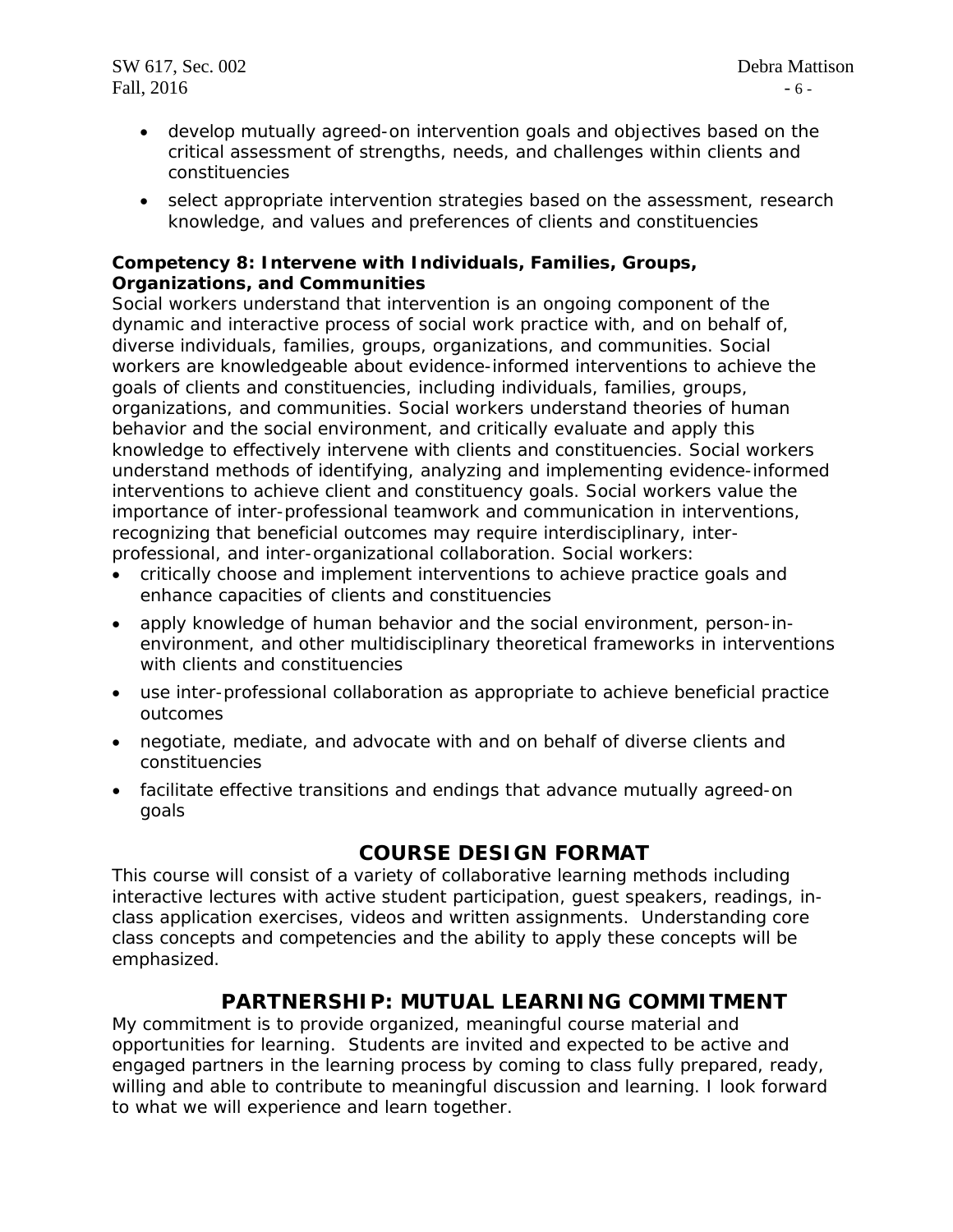# **PERSONAL ACCOUNTABILITY IN LEARNING**

Accountability shifts the focus from being *not solely about what one is taught, to self-determination about what one consciously chooses to learn.*

Your learning is not just about academic learning but also involves learning and/or improving your life skills and professional use of self. Students are expected to take **personal responsibility** and be committed to their own learning experience by being active and responsible members of each class session. An optimal individual learning experience is one that is **active, self-directed** and requires **engagement**.

# **PROFESIONAL USE OF SELF**

## **Respect for Others**

- Students are encouraged and expected to demonstrate openness to ideas and perspectives different from one's own interests, views, belief and preferences.
- $\checkmark$  Listening and learning require a safe place and we commit to provide this safe space in this class.
- $\checkmark$  Sharing differing ways of thinking and how one sees the world is not always focused on changing others' minds, but about cultivating a way of being with others that fosters curiosity and a desire to see and hear another's point of view.
- $\checkmark$  We will be mindful that in our desire to advocate for our beliefs and values, that we do not commit the very acts of aggression, devaluation, marginalization, disenfranchisement and dismissal of others that we may have experienced and/or are trying to prevent.

# *Guiding Principles and Commitments*

*Our commitment to learning is in service to our clients.*

We seek **mutual** growth, learning and benefit from sharing with each other.

*We respect even when we disagree or have conflict.*

We recognize and honor that **each person is at a different point** in their learning and life experience.

*We do not assume or pre-judge the intent or motivation of others.*

*We commit to not intentionally harm another nor to assume that harm was intended.*

We seek to replace assumptions with **curious questions** and **invitations** to share and listen.

*We seek to diminish fear, shame and blame that immobilizes the learning process.*

We **view mistakes** and not yet "knowing" as a part of life-long learning and as preferable to stagnation and ignorance.

*We take responsibility for talking with people rather than about them.* We find ways to be **curious** and **humane** in our interactions.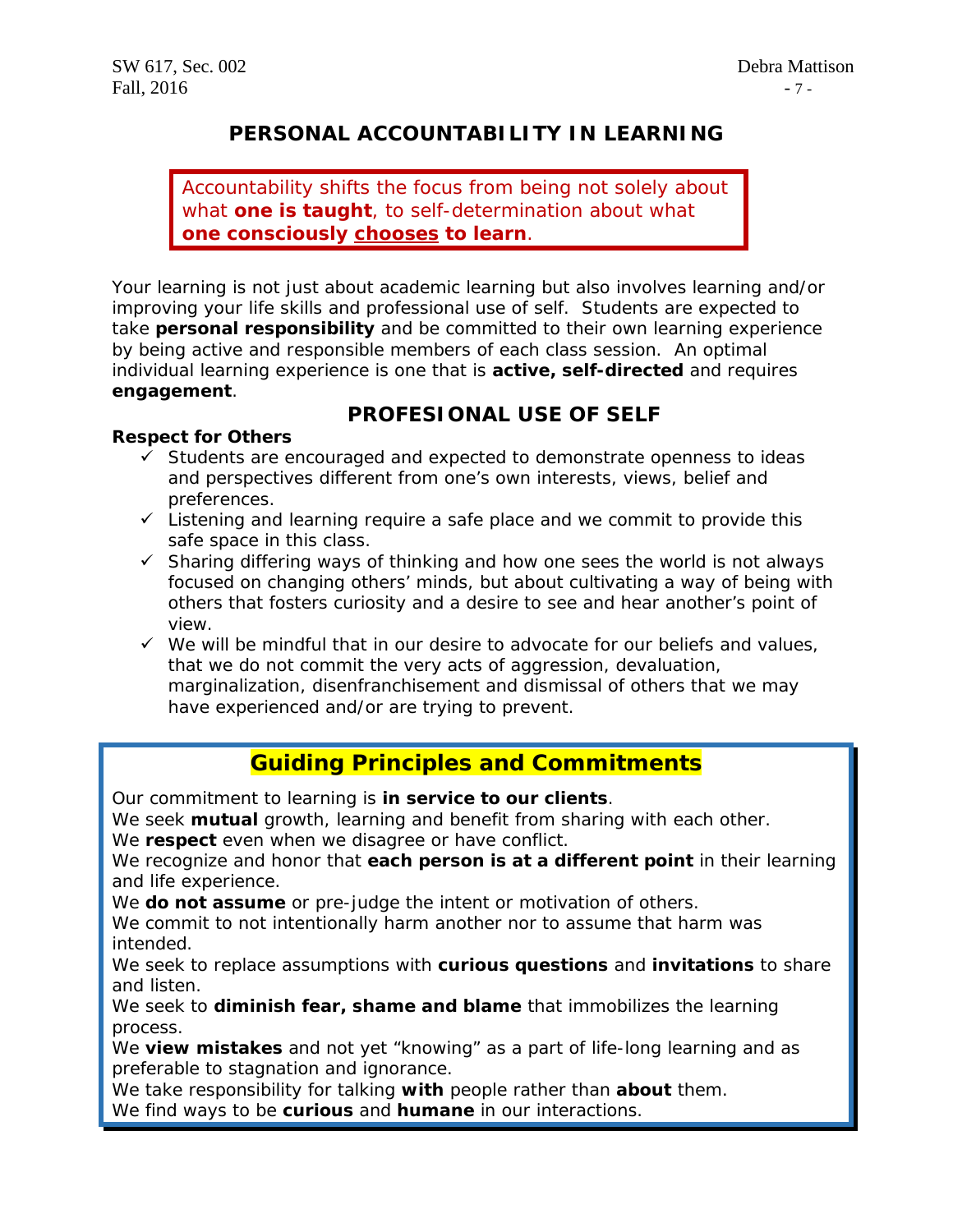## **PROVIDING FEEDBACK**

Please provide feedback on your learning needs, how the class is going for you and suggestions for improvement throughout the class. We will do a mid-term and final evaluation, however the opportunity to respond to **feedback is much more beneficial for the both professors and class members if it is ongoing and not just provided at the end of the term. You are encouraged to proactively address any concerns or needs as they arise.**

# **RELATIONSHIP OF THE COURSE TO FOUR CURRICULAR THEMES**

*Multiculturalism and Diversity*

Will be addressed through the discussion of worker-client differences and power/privilege differentials based on culture, ethnicity, race, gender, age, and social class. Social system and case examples, possible interventions, and readings will reflect this theme.

*Social Justice and Social Change* 

Will be addressed through discussion of differences between problems that are responsive to interpersonal practice interventions and those which result from poverty, discrimination, and disenfranchisement and require systemic as well as individual intervention.

*Promotion, Prevention, Treatment, and Rehabilitation* 

Will be addressed through identification of ways to provide early intervention, guidance, and advocacy within systems, methods of preventing or mitigating later problems in loss and bereavement, and discussion of intervention theories and health care and social policies which support adaptive responses to loss that enhance later adiustment.

*Behavioral and Social Science Research* 

Will inform this course, especially current research in the following areas: bereavement and complicated mourning attachment and developmental requirements, response to trauma and maltreatment and resiliency/coping/ adaptation.

# **RELATIONSHIP OF THE COURSE TO SOCIAL WORK ETHICS AND VALUES**

Social work ethics and values will be addressed in this course using the NASW Code of Ethics. This course will increase awareness of the medical-ethical issues and decision making in death and dying. In addition, students will evaluate ethical issues involved in death and loss, and discuss the impact of the social workers values and reactions to these issues.

# **APPLICATION OF NASW CODE OF ETHICS AND PROFESSIONAL USE OF SELF**

The NASW Code of Ethics outlines a set of core values that form the basis of the Social Work profession's purpose and perspective. The Code encourages behaviors which promote professionalism and respect for only for clients, but for colleagues and employers.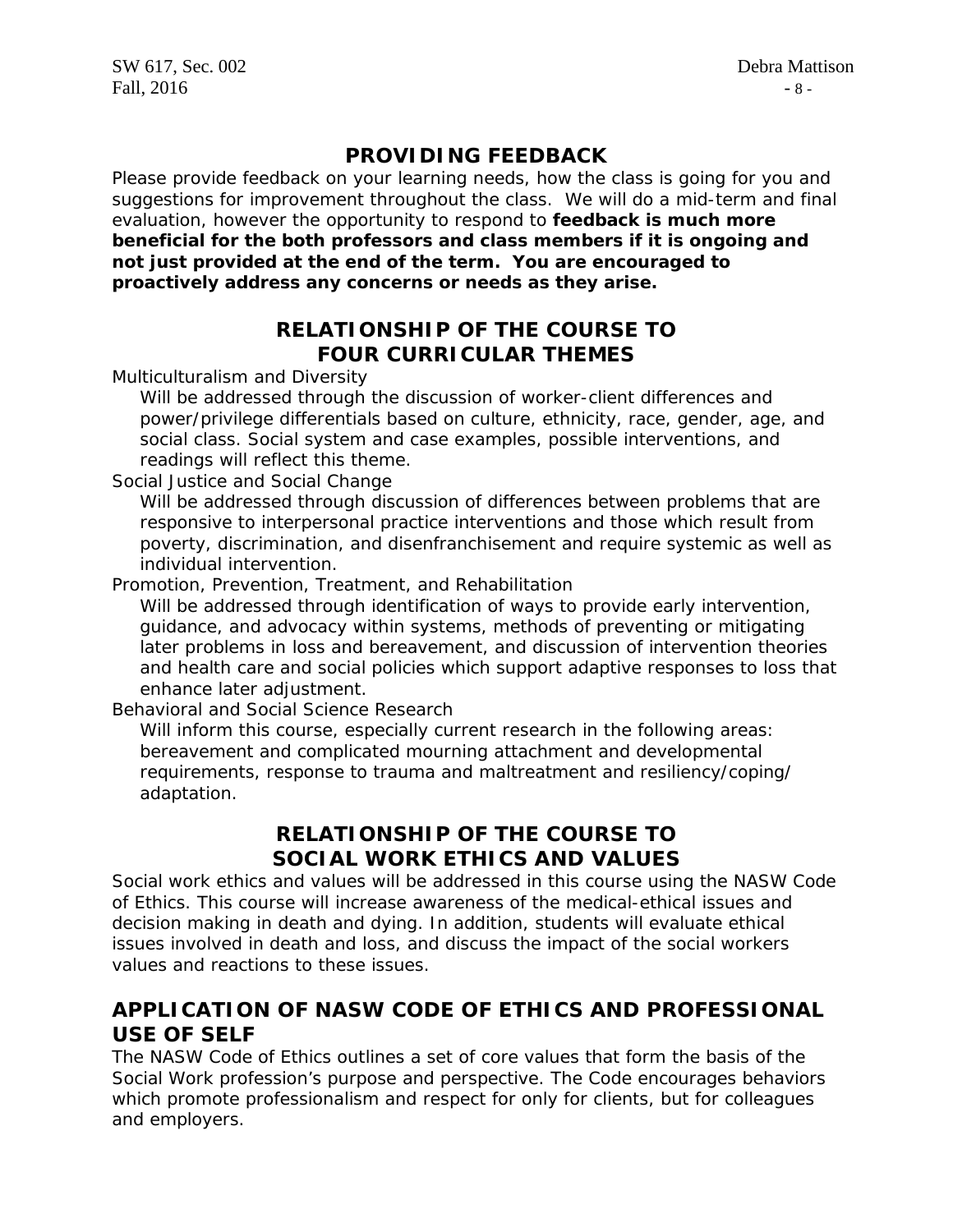- *"Social workers should avoid unwarranted negative criticism of colleagues in communications with clients or with other professionals. Unwarranted negative criticism may include demeaning comments that refer to colleagues' level of competence or to individuals' attributes such as race, ethnicity, national origin, color, sex, sexual orientation, gender identity or expression, age, marital status, political belief, religion, immigration status, and mental or physical disability."* NASW Code of Ethics 2.01
- It is expected that all students conduct themselves in a manner consistent with the Code of Ethics and demonstrate professional use-of-self behaviors in class including respect, courtesy and ACTIVE listening with fellow students, the instructor and guest presenters.
- As professionals, you are expected to maintain confidentiality and respect differences.
- You are expected to take personal responsibility and be committed to your own learning experience by being an active and responsible and responseable member of each class.
- Students are asked to honor confidentiality of the information shared by professor, colleagues and guest speakers in order to support a safe atmosphere for sharing and learning.

For further elaboration of the values and ethical standards inherent in social work, students are encouraged to access the Code of Ethics at: <http://www.socialworkers.org/pubs/code/code.asp> and the Student Guide (Chapter 13).

# **INTENSIVE FOCUS ON PRIVILGE, OPPRESSION, DIVERSITY AND SOCIAL JUSTICE (PODS)**

This course integrates PODS content and skills with a special emphasis on the identification of theories, practice and/or policies that promote social justice, illuminate injustices and are consistent with scientific and professional knowledge. Students are invited and expected to actively contribute from their experiences, field placement practice and knowledge of readings, etc. to help support and develop a vision of social justice, learn to recognize and reduce mechanisms that support oppression and injustice, work toward social justice processes, apply intersectionality and intercultural frameworks and strengthen critical consciousness, self knowledge and self awareness to facilitate PODS learning.

# **ACCOMODATIONS FOR STUDENTS WITH DISABILITIES**

Students needing accommodation for a disability should notify the instructor during **the first week of class** and provide the appropriate accommodation recommendation documents to ensure needs are met in a timely and effective way. Resources are available (i.e. adaptive technology computing site, Services for Students with Disabilities, etc). Students with disabilities may contact Services for Students with Disabilities at 734-763-3000 or in Room G664 Haven Hall to coordinate reasonable accommodations. To the extent permitted by law, information will be treated as private and confidential.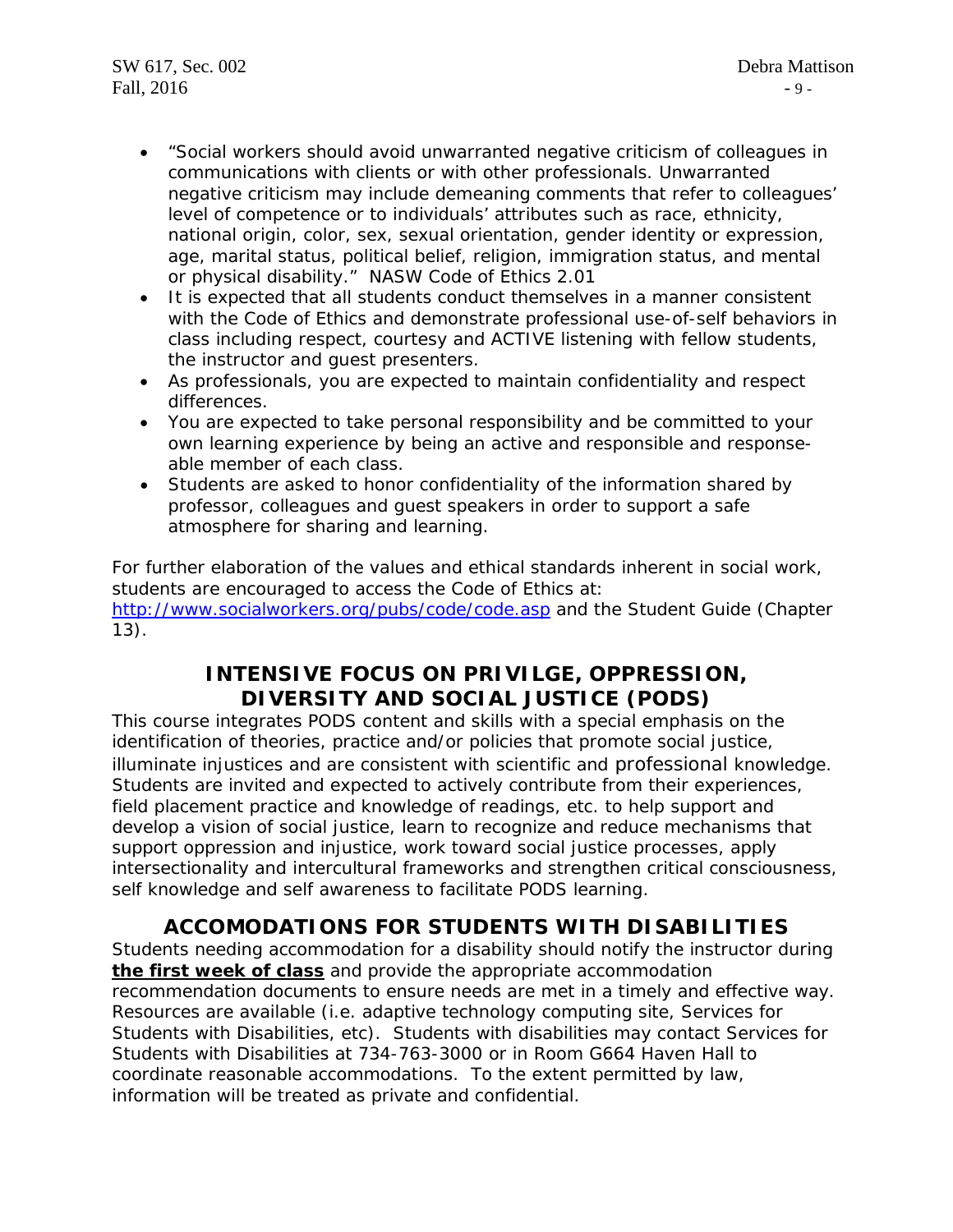SW 617, Sec. 002 Debra Mattison Fall,  $2016$  - 10 -

## **STUDENT MENTAL HEALTH AND WELLBEING**

The University of Michigan is committed to advancing the mental health and wellbeing of its students. If you or someone you know is feeling overwhelmed, depressed and/or in need of support, there are services are available. For assistance, contact Counseling and Psychological Services (CAPS) at 734-764-8312 or [https://caps.umich.edu;](https://caps.umich.edu/) University Health Services at 734-764-8320 or https:www.uhs.edu/mentalhealthsvsc. For alcohol and drug concerns and/or assistance regarding sexual assault contact

https://www.uhs.umich.edu/aodresources#sexualassault. For a listing of other mental health resources available on and off campus, see [http://www.umich.edu/~mhealth/students.htm](http://www.umich.edu/%7Emhealth/students.htm) or<http://www.umcpd.org/>

# **SAFETY AND EMERGENCY PREPAREDNESS**

In the event of an emergency, dial 9-1-1 from any cell phone or campus phone. All University of Michigan students, faculty and staff are required to familiarize themselves with emergency procedures and protocols for both inside and outside of the classroom. In the event of possible building closure (i.e. severe weather conditions, public health notices, etc.) you may contact (734)764-SSWB(7793) for up-to-date School closure information.

Be Prepared. Familiarize yourself with the emergency card posted next to the phone in every classroom/meeting room. Review the information on the emergency evacuation sign (located nearest the door) and locate at least (2) emergency exits nearest the classroom.

If you are concerned about your ability to exit the building in the case of an emergency, contact the Office of Student Services and/or email [ssw-](mailto:ssw-ADAcompliance@umich.edu)[ADAcompliance@umich.edu.](mailto:ssw-ADAcompliance@umich.edu) Office of Student Services School of Social Work | Room 1748 [734-936-0961](tel:734-936-0961)

For more information view the annual Campus Safety Statement at [http://www.dpss.umich.edu/.](http://www.dpss.umich.edu/)

Register for UM Emergency Alerts at [http://www.dpss.umich.edu/emergency](http://www.dpss.umich.edu/emergency-management/alert/)[management/alert/.](http://www.dpss.umich.edu/emergency-management/alert/)

## **RELIGIOUS OBSERVATIONS AND MILITARY SERVICE**

Students who will be absent during the semester due to religious observance and/or military services should notify me **during the first week of class** to facilitate appropriate accommodations and arrangements to obtain class materials and coordinate make-up class activities and assignments.

# **ACADEMIC CONDUCT AND HONESTY**

Social Work students are held to the highest standards of academic and professional conduct. Cheating is the act of obtaining or attempting to obtain credit for academic work through use of any dishonest, deceptive or fraudulent means.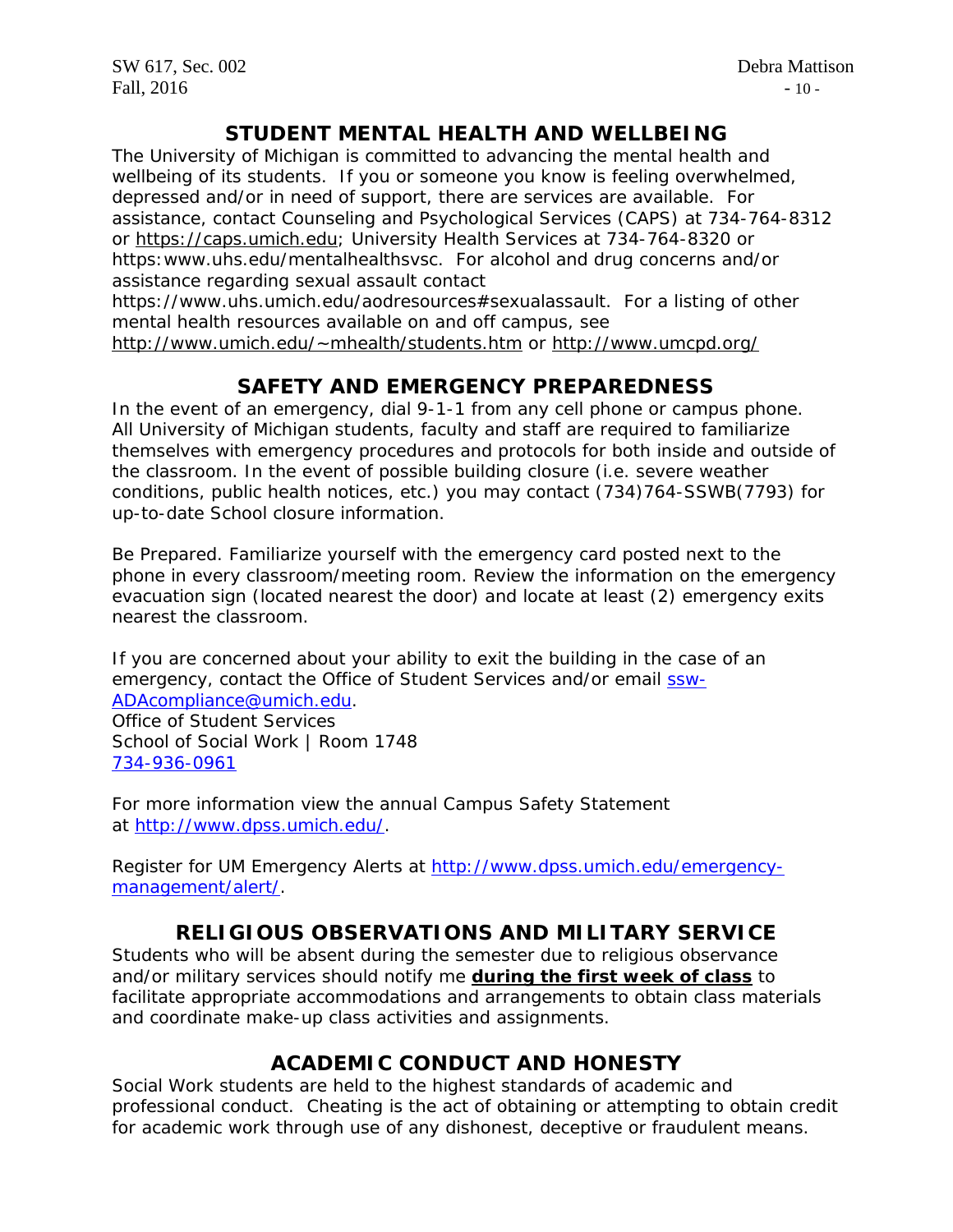SW 617, Sec. 002 Debra Mattison Fall,  $2016$  - 11 -

Plagiarism is one form of cheating and is unacceptable and inconsistent with the NASW Code of Ethics and the Code of Academic and Professional Conduct which applies to all students enrolled in the School of Social Work. Any form of cheating and/or plagiarism will result in a failing grade for the relevant assignment and is grounds for expulsion. You are responsible for understanding the meaning of plagiarism and can refer to the Student Guide to the Master's in Social Work Degree Program or for further information see http://www.lib.umich.edu/academicintegrity/resources-students.

# **DISTRIBUTION OF PAPERS TO STUDENTS**

The federal informational privacy act prohibits anyone other than the student access to that student's papers. This means that papers cannot be left where anyone else can have open access. Papers should be returned by the instructor directly to or mailed to the student. During the semester, papers will be returned directly to students. Papers submitted at the end of the term may be returned by mail to the student, if the student supplies a self-addressed, self-stamped envelope to the instructor no later than the last day of class for return by U.S. Mail.

# **COURSE REQUIREMENTS ATTENDANCE, PARTICIPATION AND ENGAGEMENT**

## **You and Your Learning are Important to the Class**

As a graduate student, class attendance, completion of assigned readings for each class, participation and engagement are highly valued as these behaviors contribute to the quality of learning for the individual and the class as a whole and contribute to our ultimate goal of service to our clients. Predictability, reliability and consistency ("being there") are core to any strong relationship as well as being incredibly important to our clients and our employers. Thus, "being here" is an important competency for this class.

A significant part of learning in this course is interactive and experiential with discussion, in-class activities and guest speakers which cannot be fully replicated or replaced with make-up work. Therefore, both your learning and the learning of your colleagues is benefitted by your attendance.

The School of Social Work Class Attendance Policy 5.03 states: It is expected that students attend classes and instructors are encouraged to monitor attendance. Therefore, attendance, participation and engagement are expectations and requirements (See Student Guide). Class grades include evaluation of attendance, participation and engagement.

- Students are asked to notify me of any absence with as much advanced notice as possible.
- Students are responsible for obtaining information, handouts, announcements and all assignments for missed classes.
- This class does not focus on absences as excused or not excused but rather on promoting and attaining competency development.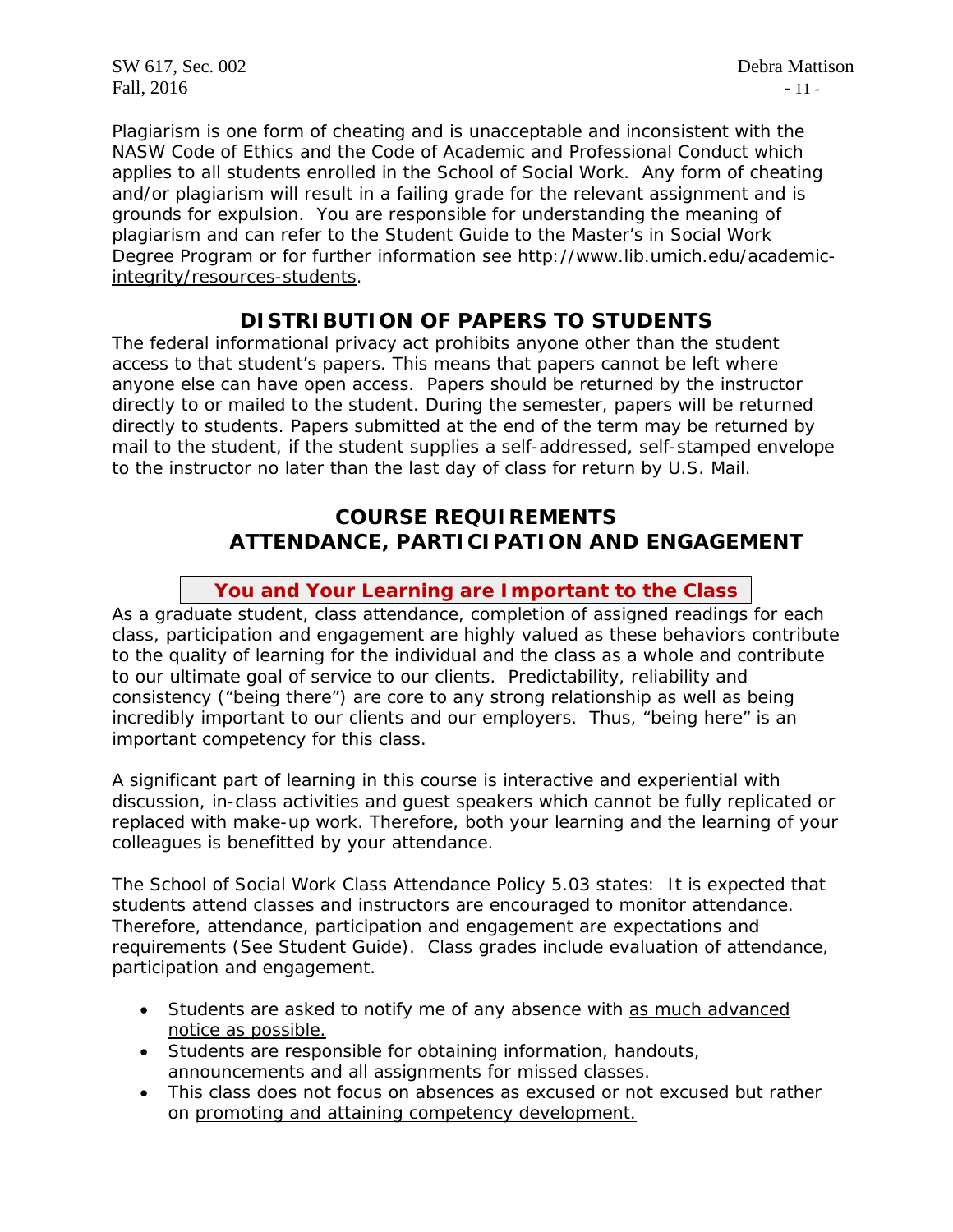- **With a core focus on learning and competency development in service to our clients, ALL ABSENCES FOR ANY REASON will require completion of a make-up quiz AND written assignment completion to demonstrate mastery of class content missed for each absence. This work will be graded as Pass-Fail.**
- **Students are responsible for initiating contact with me to prearrange/ arrange for make-up quiz and for specifics regarding additional written assignments as early as they are aware of an anticipated absence or as they are reasonably able to make contact after an unanticipated absence.** In most cases, a reasonable timeframe is anticipated to be as soon as possible prior to a planned absence or within 1-3 days after an unplanned absence.
- Make-up quizzes and written assignments **must be completed prior to the second class period following the absence.**
- Students who choose not to do make-up work or who do not initiate and complete make-up work within the required timeframe will receive a **3 point deduction per each class missed.**
- **Four or more absences for any reason will result in non-credit, nonpassing grade for the course due to the significance of the portion of the course missed.**
- Promptness in attendance is also valued as it conveys professionalism, respect and courtesy and creates a safe environment for sharing among one another and our guest speakers. We will begin and resume class promptly after designated break(s).
- Partial absences also negatively impact learning and will result in class participation deduction. A partial absence is defined as any one of the following: late arrival after class start time, late return from break after class has resumed and/or early departure before class ends.

# **CLASS PARTICIPATION**

Beyond physical presence through attendance, class participation is vital to the learning experience of this course and focuses on being emotionally and intellectually present and engaged in class each week. Active engagement and sharing of your diverse ideas, perspectives and experiences are highly valued and expected. In service to our clients, we must learn to use our voices on their behalf. Thus, participating in class will be an opportunity to practice and develop this skill even when it is challenging and/or not comfortable for you.

Students should be prepared each week to both be called on and to initiate knowledgeable sharing of their understanding, ideas, reactions and applications from readings in weekly class discussions and integration across progressive weeks. The quality and preparedness of responses illustrating completion of the readings will be used as a part of the assignment of grading for class participation and will differentiate grades of exceptional mastery (A) from grades of mastery (B).

## **Note Taking and Powerpoint Presentations**

I share the following evidence based abstract with you for your consideration regarding note taking. Given this research, I will not be posting powerpoints on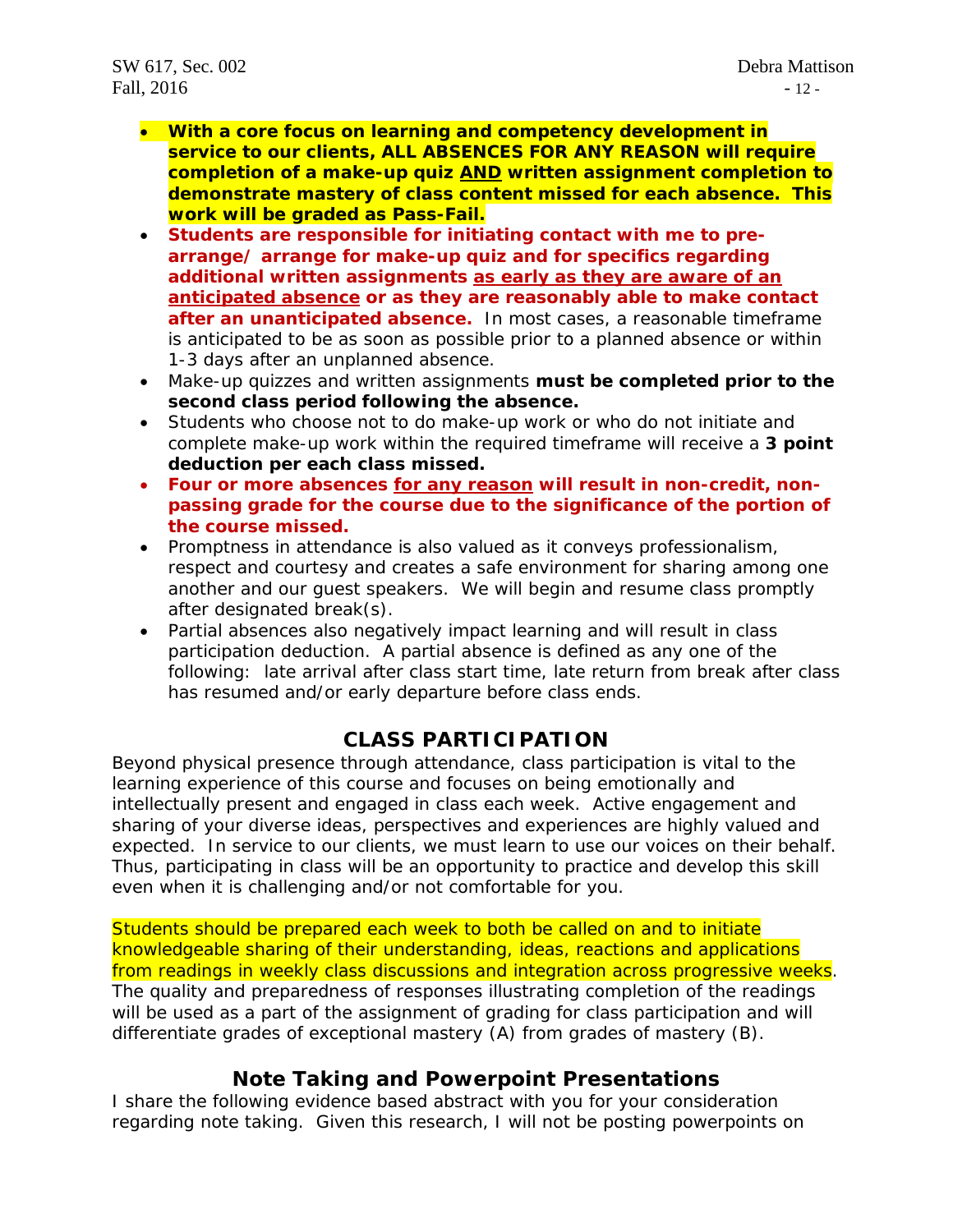Canvas prior to class and will only be posting selected powerpoints as deemed most appropriate.

*"Taking notes on laptops rather than in longhand is increasingly common. Many researchers have suggested that laptop note taking is less effective than longhand note taking for learning. Prior studies have primarily focused on students' capacity for multitasking and distraction when using laptops. The present research suggests that even when laptops are used solely to take notes, they may still be impairing learning because their use results in shallower processing. In three studies, we found that students who took notes on laptops performed worse on conceptual questions than students who took notes longhand. We show that whereas taking more notes can be beneficial, laptop note takers' tendency to transcribe lectures verbatim rather than processing information and reframing it in their own words is detrimental to learning."* Mueller, P. (2014). The pen is mightier than the keyboard: Advantages of longhand over laptop note taking. *Psychological Science*: doi:10.1177/0956797614524581

# **USE OF PHONES, COMPUTERS AND ELECTRONIC DEVICES**

Being *present* is more than just "showing up." It involves *presence.* Presence is perhaps one of the most important interventions we offer to our clients and thus we will practice the art of presence in this class.

Research regarding portable technology (laptop computers, phones, PDAs, etc.) confirms that these devices can be a supportive classroom tool when used with a clear goal (i.e. note taking, interactive exercises) while also having negative consequences such as time spent on non-course tasks (i.e. emails, texting) and disruption to others *(CRLT Occasional Papers, No. 30 Use of Laptops in the Classroom: Research and Best Practices*).

Our colleagues and guest speakers who are sharing ideas, feelings, and experiences have a right to anticipate and expect our presence and professional use of self.

The focus of class time is understanding and discussion of the content presented, asking questions, sharing integrative ideas, giving examples, writing notes, practicing active listening and presence, or otherwise deepening your knowledge of the material in some way.

- Using electronic devices to assist in note taking and specifically directed class activities is encouraged for those who find this beneficial.
- Checking email, texting, searching the net for non-class related activities, reading non-class materials, etc. equate to talking/interrupting while someone else is talking and are not acceptable during class.
- Students who feel they must monitor email and texts are asked to do so during breaks and/or to leave the room to do so.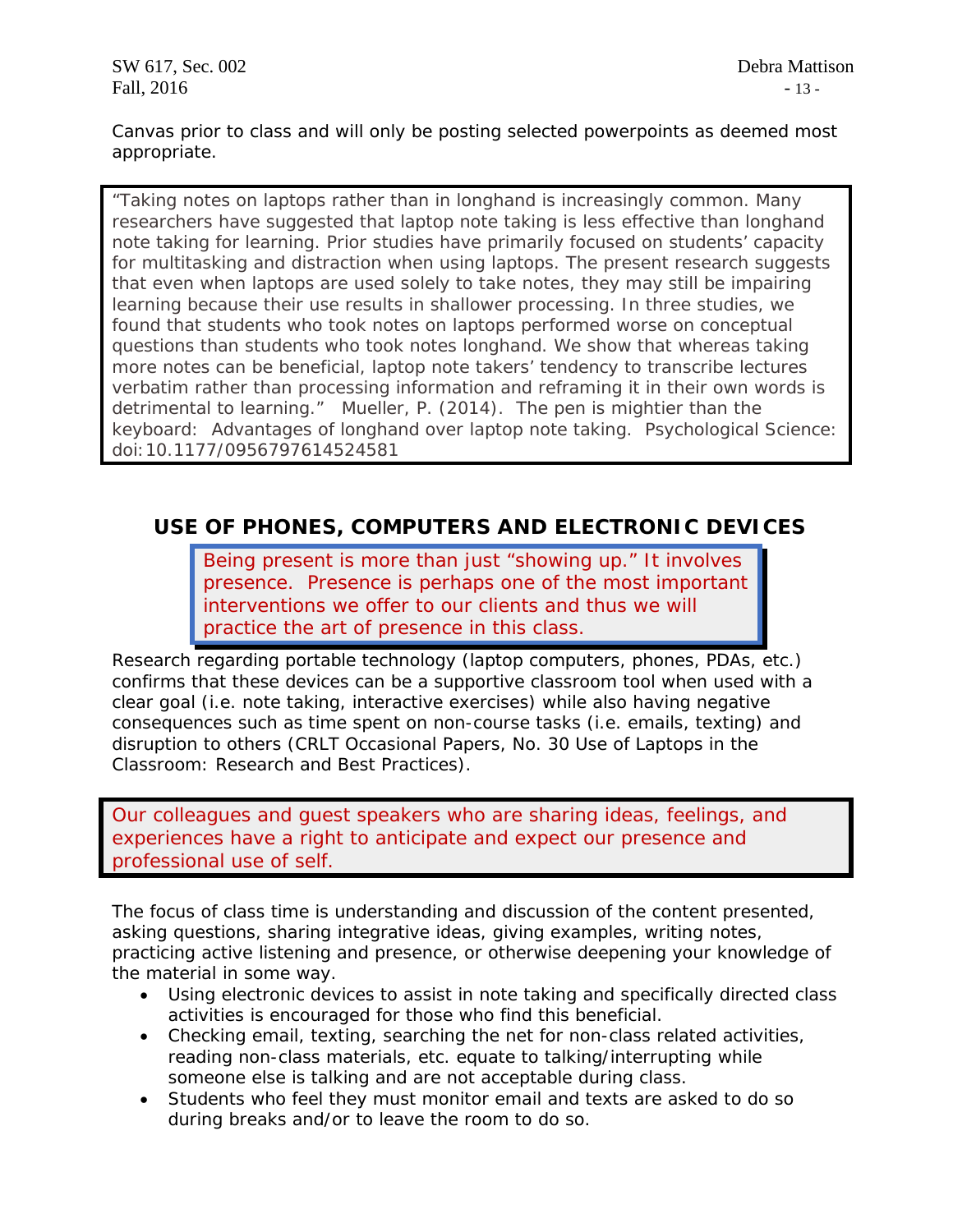SW 617, Sec. 002 Debra Mattison Fall,  $2016$  - 14 -

• Use of non-class related computer/phone/electronic devices/reading materials will be considered as the equivalent of being absent from class and will impact attendance and class participation grades with associated automatic deductions.

# **ASSIGNMENTS**

The class assignments are designed to be **INCREMENTAL**, building and demonstrating core competencies over time with a variety of **SMALLER** assignments rather than focusing on only a few larger assignments.

Assignments are designed to use a variety of evaluation methods including written papers, class room activities and discussions and in-class quizzes to allow opportunities to address strengths and preferences of diverse individual students. The goal of the course assignments is to **promote integration and meaning** of the material and competency in services provided to clients. You are empowered to self-direct your learning and assignments with some opportunities to choose areas of interest.

**Students are responsible for reading the syllabus and assignment instructions/ grading rubrics and due dates.**

Paper copies of written assignments are to be submitted at the beginning of the class on the date due with **all pages stapled together including relevant additional materials as assigned**. If you are unable to submit written assignments, please make other arrangements to get a paper copy of your paper to class or to my office by the assignment due date and time. **Emailed assignments will not be accepted.** 

## **Assignment Descriptions and Rubrics**

Written assignment descriptions and grading rubrics have been provided to clearly explain assignment expectations and point values**.** Please review these prior to completing and submitting your assignments to help you meet assignment criteria. You are encouraged to initiate asking questions regarding assignments and grading prior to submission.

## **WRTING SKILLS**

Written skills are essential to effective social work practice and as professionals we will be continually assessed and judged on our ability to express ideas clearly and professionally on behalf of our clients, our organizations, our profession and ourselves. Graduate level writing skills will be expected in this course including appropriate grammar, in-text citations, references, organization of thought, clarity of expression and creativity in your writing. The SSW Career Center offers writing assistance services and study tips for MSW students including proofreading, spelling edits and addressing basic argument flow issues. To make an appointment, contact ssw-cso@umich.edu. Writing labs are available through the Sweetland Writing Clinic in Angel Hall: http://www.lsa.umich.edu/sweetland/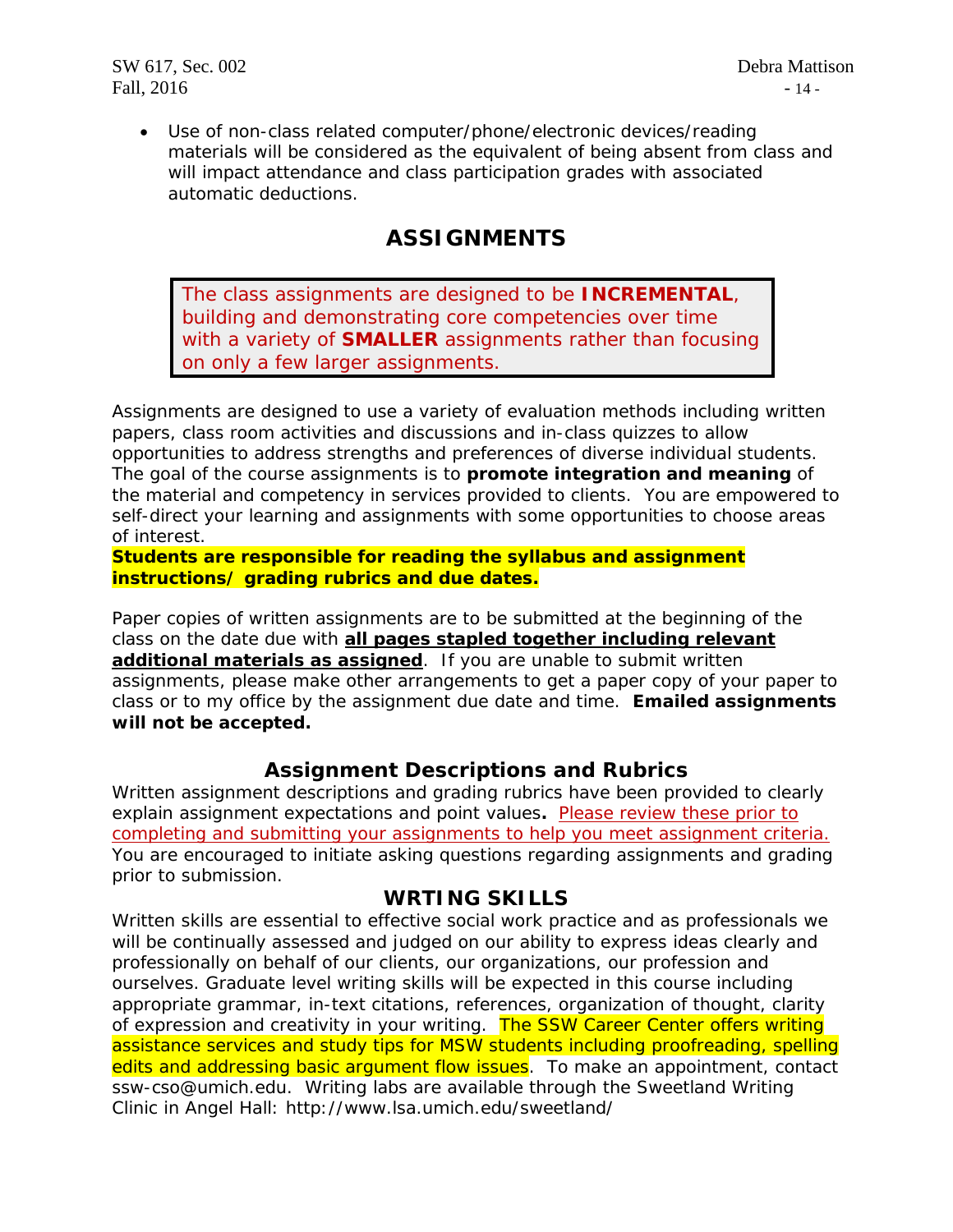SW 617, Sec. 002 Debra Mattison Fall,  $2016$  - 15 -

**APA format** is the definitive source for standardized writing in the behavioral and social sciences and is required for assignments requiring referencing. Please refer to the APA Style manual in various UM libraries or the following sites:

Please refer to the APA Style manual in various UM libraries or the following sites:

https://sites.google.com/a/umich.edu/ssw-writing-help/apa-style http://guides.lib.umich.edu/content.php?pid=39340 http://apastyle.apa.org.manual/ http://www.apastyle.org/learn/tutorials/brief-guide.aspx http://owl.english.purdue.edu/owl/resource/560/01/

Key components of APA format to be used in written papers include:

Title page with running head

Double spaced 12 font with 1 inch margins

Number pages except for title page in upper right corner

Indent 5 spaces for first line of every paragraph

Sources must be cited in the text of the paper(i.e. DeSpelder & Strickland (2015) state Reference page with all sources at the conclusion of the paper

All direct quotes must be referenced with source and page number

Referencing internet sources: <http://www.apastyle.org/elecref.html>

# **LATE COMPLETION OF ASSIGNMENTS**

Meeting deadlines, planning ahead and timeliness in completing tasks are all important parts of our professional lives. Fairness goals guide consistent application of expectations for all students. Therefore, late assignments will not be accepted without deduction unless the circumstances are both rare and compelling. Commonly occurring life experiences (i.e. multiple demands/busy schedule, traveling, computer problems) are NOT considered grounds for exceptions for late assignments without deductions.

## **REQUIRED READING**

Readings are considered a foundation of the course and you will be expected to know the content of the readings and to incorporate this knowledge into your assignments.

It is expected that assigned readings posted for each week will be completed prior to each class to enhance discussion and interaction. Grades of A will require completion of assigned readings. SCANNING the readings does not meet the definition of completion of the readings.

The amount of assigned text reading will varying from week to week, but overall, there is approximately and average of 2 -2.5 chapters of reading from the assigned texts per week over the semester in line with graduate level workload expectations.

A list of discussion questions for each week's readings has been provided to help you in your class participation preparation.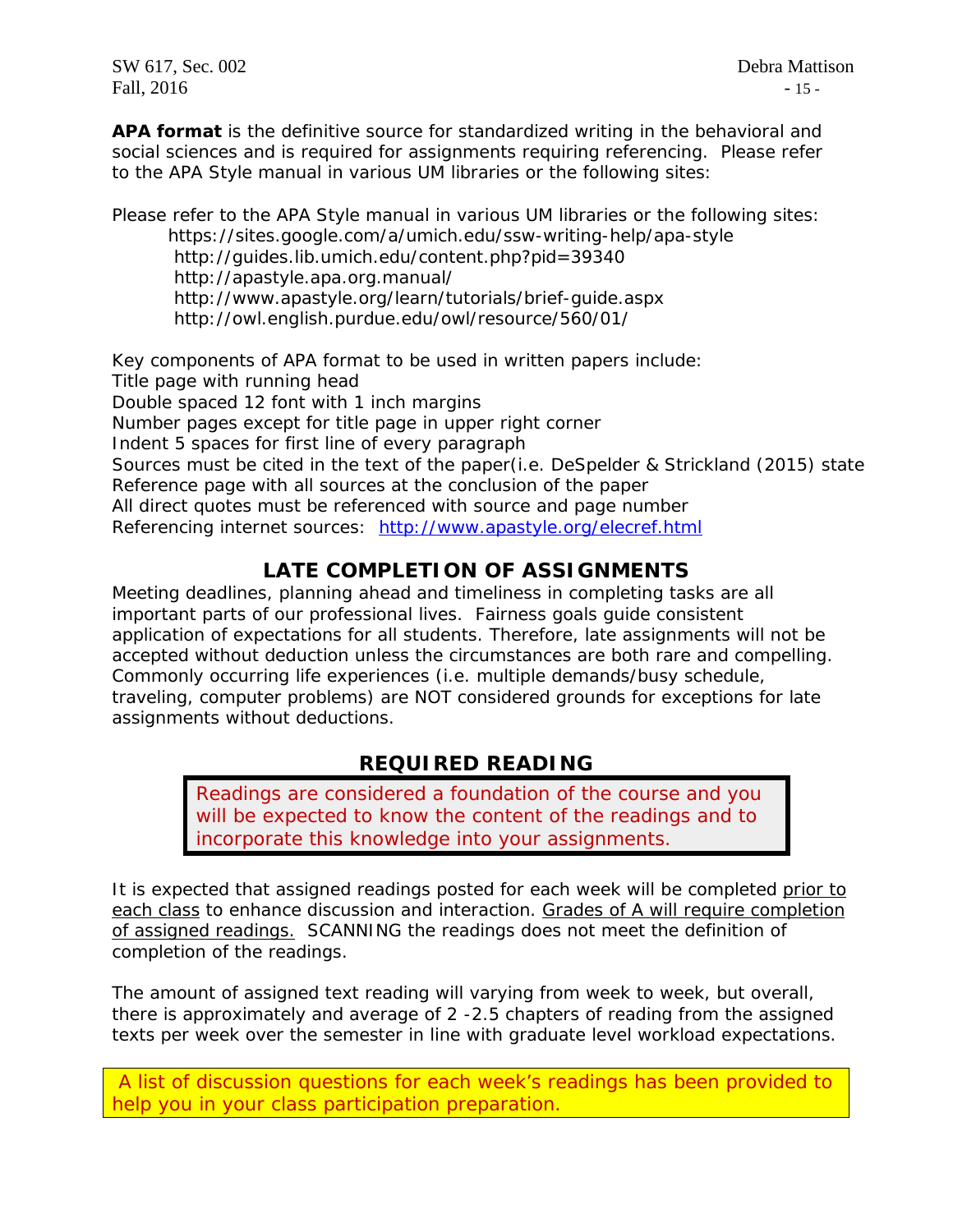SW 617, Sec. 002 Debra Mattison Fall,  $2016$  - 16 -

## **TWO REQUIRED COURSE TEXTS**

DeSpelder, L. & Strickland, A. (2015). *The last dance: Encountering death and dying* (10th ed.). New York: McGraw Hill.

*This text provides a broad overview and many additional reading references. It is important to have this revised edition which includes relevant updated material and references.* If you choose to use a different edition, please be aware that assigned page numbers will vary and you are responsible for making these adjustments by investigating updates and assigned page differences between editions.

Worden, J. W. (2009). *Grief counseling and grief therapy: A handbook for the mental health practitioner* (4th edition). New York: Springer Publishing Company. *This text serves as a clinical practice oriented text.* Check interlibrary loans for availability at:

http://proxy.lib.umich.edu/login?url=http://site.ebrary.com/lib/umich/docDetail.act ion?docID=10265308

#### **The required text have been placed on reserve in the UM Shapiro Undergraduate Library.**

#### **Diversity Texts (not required)**

For those interested in exploring diversity texts, you may want to consider: Parry, J. K., Ryan, A. S. (Eds.) (1995). *A cross-cultural look at death, dying and religion*. Chicago: Nelson-Hall-Publishers.

Irish, D. P., Lundquist, K.F., & Nelsen, V. J. (Eds.). (1993). *Ethnic variations in dying, death and grief*. Washington, DC: Taylor and Francis.

#### **Additional Readings:**

The amount of required text reading has been designed to provide you with a basic foundation while giving you freedom to individualize supplemental readings. You are expected and encouraged to do literature searches and additional reading to meet some assignments and to pursue areas of interest.

Additional relevant handouts will also be distributed in class for reading. Additional reference materials specific to class topics will be discussed throughout the term. Please refer to Internet list, relevant journal list and the grief and loss resource catalogs provided for additional reference materials. Changes may be made in the syllabus as appropriate at any time a the instructor's discretion.

# **GRADING**

*Academic standards matter to our clients and the responsibilities with which we are entrusted in our work with and on behalf of them.*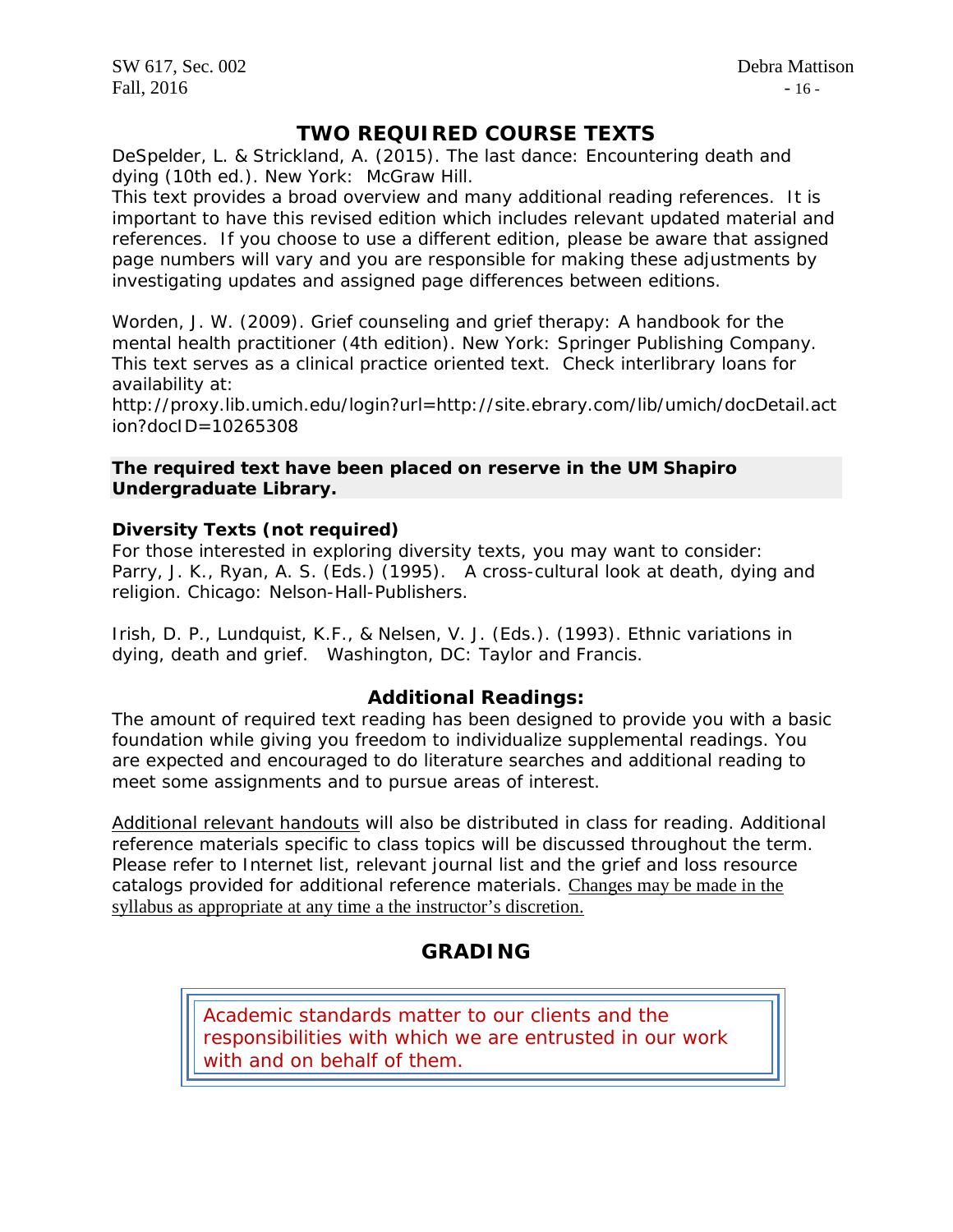**Grades are the outcome of student efforts and demonstration of competency.** *They are "earned" not "given."* While this course has been designed to provide information and learning experiences, what you ultimately gain will largely depend on your use-of-self, your engagement in the class and your commitment to take responsibility for your individual learning.

Graduate school standards anticipate that for every credit hour spent in the classroom, students will spend 2-3 hours outside of the class room to complete readings and assignments at a level of mastery (i.e. 6-9 hours for a 3 credit course).

Final Grades will be based on individual personal performance and demonstration of course competencies and expectations including the quality of the work, demonstration of reading and ability to apply concepts. There is an opportunity to earn more than 100 points through bonus quiz questions. The total accumulation of points earned reflect competencies demonstrated in the context of one's normal life challenges regarding time, obligations, multiple demands and the choices each student makes. When considering an individual assignment grade (i.e. 9 out of 10 points earned), think of the score as points earned rather than a percentage. For example, a 9 out of 10 on an individual assignment is not a 90% overall course grade. It is 9 out of 10 points earned by demonstrating course competencies and one point unearned out of the total 100+ points possible.

Final Grades will be based on individual personal performance and demonstration of course competencies and expectations including the quality of the work, demonstration of reading and ability to apply concepts and professional use of self as defined in course documents.

Final letter grades are defined by the School of Social Work as follows:

| A grades        | Earned for exceptional individual performance and superior                     |
|-----------------|--------------------------------------------------------------------------------|
|                 | <b>mastery</b> of the material. The use of $A + (100)$ , A (95-99), and A-(90- |
|                 | 94) should distinguish the degree of superiority.                              |
| <b>B</b> grades | Earned for students who demonstrate mastery of the material.                   |
|                 | B+ (87-89) indicates performance just above the mastery level but not          |
|                 | in an exceptional manner. B (84-86) indicates mastery and B- (80-83)           |
|                 | indicate just below the mastery level.                                         |
| C grades        | Mastery of the material is limited.                                            |
|                 | C- is the lowest grade which carries credit. $C + (77-79)$ , C (74-            |
|                 | 76) and C- (70-73).                                                            |
| D grades        | Indicate deficiency and carry no credit. (below 70)                            |
| E grades        | Indicate failure and carry no credit.                                          |
| I grades        | Incomplete grades can be given in rare situations in which significant         |
|                 | unforeseen, extraordinary and compelling reasons prevent completion            |
|                 | of work AND there is a definite plan and date for completion pre-              |
|                 | approved by the instructor.                                                    |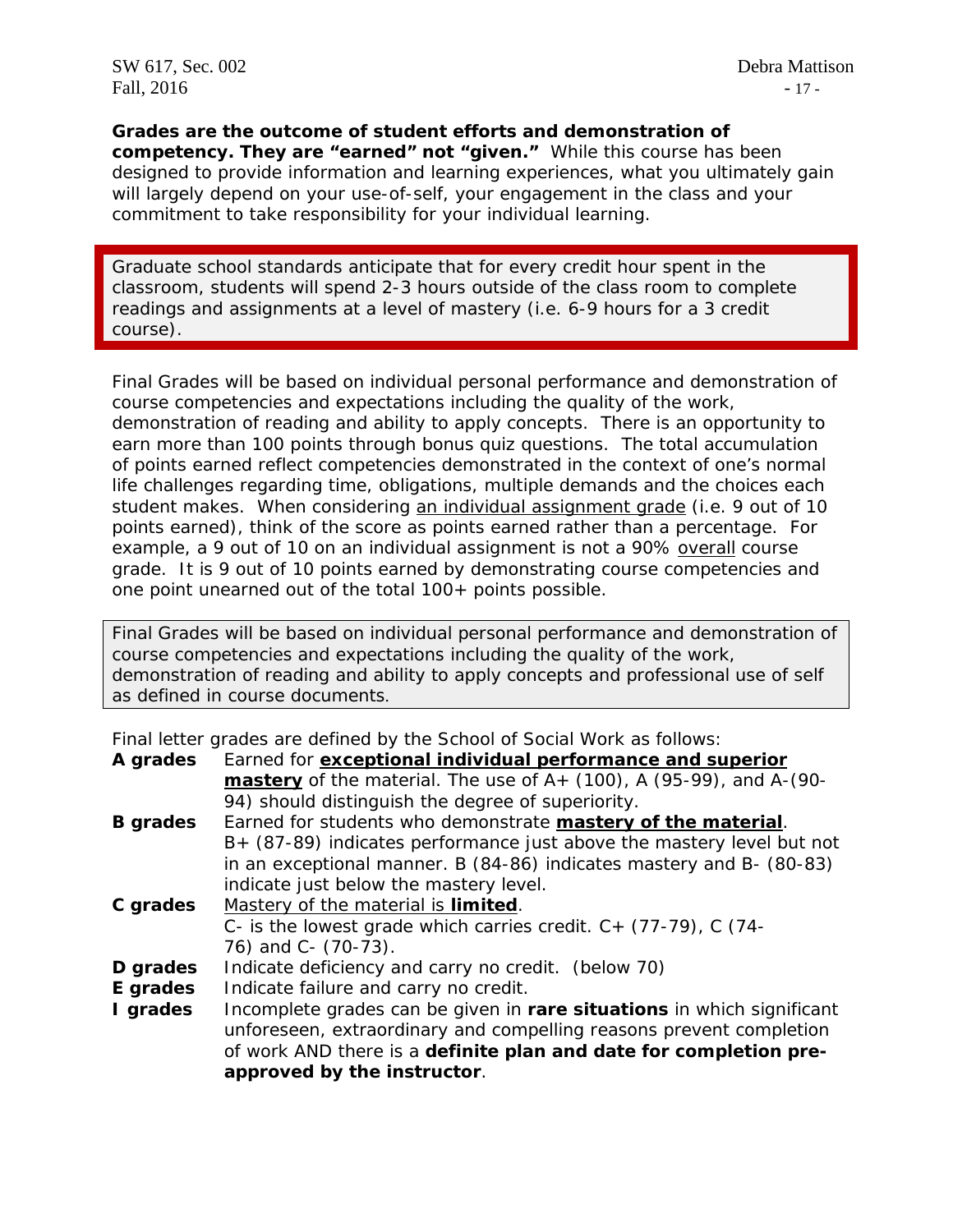- If more than one-third of the required course work is incompleted and/more than 3 classes are missed, an incomplete grade will not be given & credit for the course is not possible.
- In fairness to all students, incomplete grades will not be given based on requests for time extensions to complete assignments without a compelling reason and sufficient justification provided beyond common life experiences of having limited time or multiple class deadlines.
- Students are responsible for initiating advanced contact with the instructor to request an incomplete grade and to establish a specific plan for completion. If no contact has been initiated by the student with the instructor regarding incomplete work and/or no specific plan has been established to complete work by the last day of class, a grade will be given based on the completed work submitted thus far. This may potentially result in a grade which carries no credit.

## **WRITTEN ASSIGNMENTS**

- **1. Syllabus Review and Learning Contract (Pass-Fall)**
- **2. Written application & discussion assignments 4 journals /20 points total** (1 point late deduction) **RTAN Assignments: Read/Think/Analyze/Notice** These written assignments are designed to help integrate course readings and class discussions. Students should be prepared to be called on to share ideas and reactions from RTANS in weekly class discussions. **Please see separate document for specific RTAN assignment topics and questions.**
- **3. Insight Interview 25 points** (5 points late deduction) **Due 10/27** This assignment gives you the clinical opportunity to interview someone about a loss in his/her life while applying and integrating your understanding of course concepts along with your personal insights and awareness into a 6-8 page paper. **Specifics of this assignment are detailed in a separate document on Canvas.**
- **4. Diversity Article and Class Discussion Integration 15 points total** (3 point late deduction) **Due no later than 11-3**

**You are invited and expected to illustrate what you learned from these articles by initiating integration of them into classroom discussion.**

This is an opportunity to select **a peer reviewed professional journal article** related to diversity and PODS issues regarding grief and loss in an area of your interest. You will be expected to summarize the major points of each article, integrate how the article applies to concepts from this course and the take-away messages you can apply to work with clients in a **5 page** double spaced, typed paper. Your will also need to articulate a plan to integrate your topic into class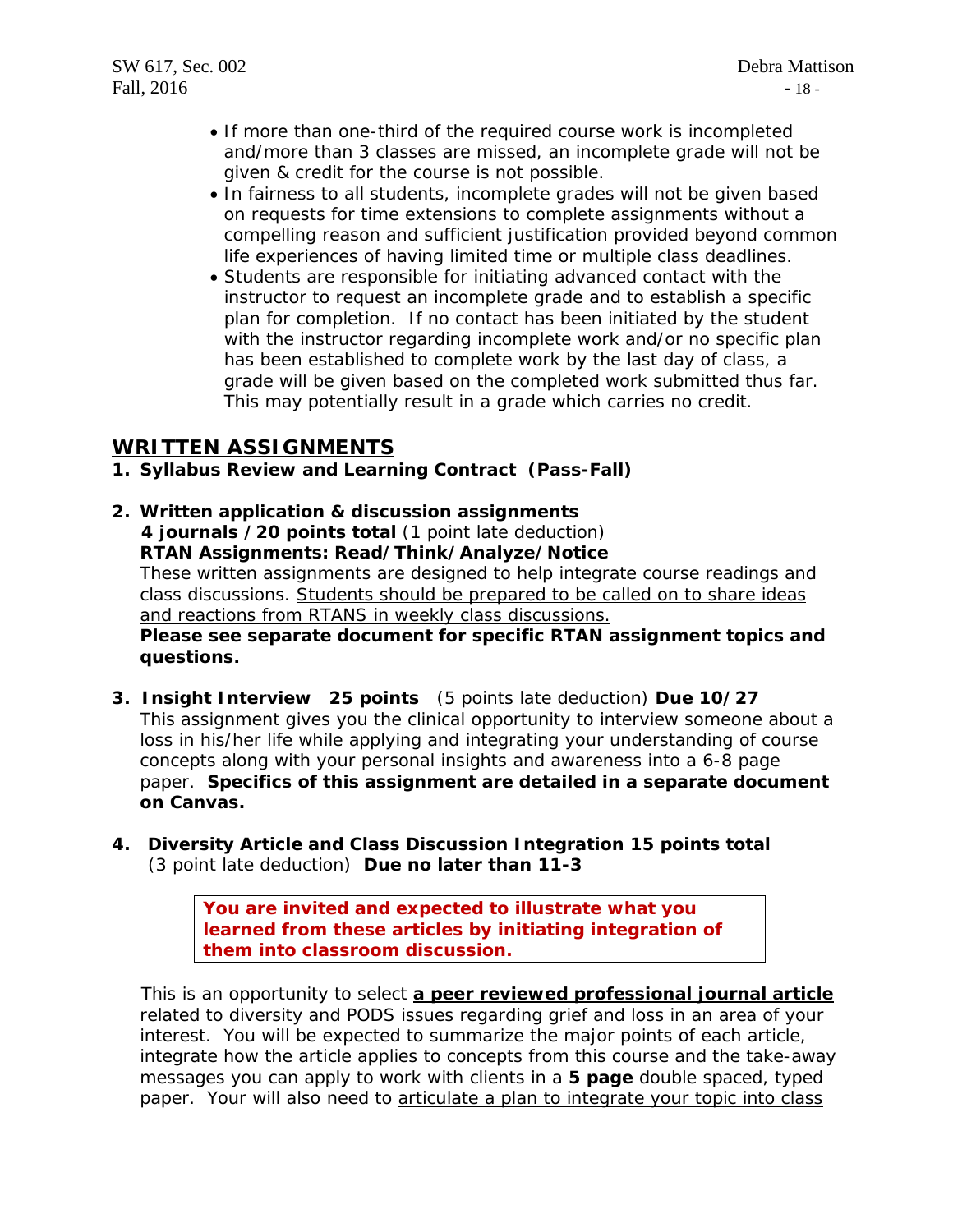discussion and to execute this plan in order to receive full credit. **Please turn in a print copy of your article** along with your written paper.

**5. Three In-Class Competency Quizzes Total of 30 points** This is your opportunity to demonstrate reading and understanding of course concepts and your ability to apply them. The quizzes will cover concepts from the readings and class discussions and will be cumulative. They will focus on designated core course competencies. Please see separate Quiz Core Competency document for details and dates of the quizzes. YOU MUST BE PRESENT ON QUIZ DATES TO TAKE AND RECEIVE CREDIT FOR THE QUIZZES so please plan accordingly in your schedule.

### **6. Class Participation, Attendance, Engagement & Professional Use Self 10 points**

Class attendance, participation and professional use of self are core behaviors that are highly valued in this class and are a part of the learning experience which has relevant application to future professional practice. As social workers and other helping professionals, it is important to be able to speak out to advocate for clients and to address issues as a silent worker can have limited impact.

Class participation involves sharing and discussing class concepts and their application to our work. Participation is not simply talking and sharing your opinions. **Each week come prepared to discuss** what you have read, concepts from the class that apply to your field placement, what is happening in the news/TV that applies to death, loss and grief, etc. The quality of participation is important and effectively comes from reading the assigned texts, analyzing theories and concepts and then noticing how to apply them to working with clients and organizations. **Expectations are further defined in a separate Profession Use-of-Self document and a Class Participation Self-Evaluation Rubric document on Canvas.**

## **Course Outline and Assigned Readings**

| Sept. 8<br>#1         | NON-WRITTEN IN-CLASS DISCUSSION QUESTION(S)<br>Our Attitudes toward Death and Dying<br><b>Historical Perspective and Present Views</b>                                                                                         |  |
|-----------------------|--------------------------------------------------------------------------------------------------------------------------------------------------------------------------------------------------------------------------------|--|
|                       | Readings:<br>DeSpelder and Strickland: Chapter 1<br>Pomeroy, E. C. (2011). On grief and loss. Social Work, 56(2), 101-105.<br>Posted on Canvas                                                                                 |  |
| <b>Sept. 15</b><br>#2 | NON-WRITTEN IN-CLASS DISCUSSION QUESTION(S)<br><b>RTAN 1 DUE: First Experience of Death Paper Due</b><br><b>SYLLABUS UNDERSTANDING FORM DUE</b><br><b>Health Care Systems</b><br>Palliative Care and Hospice Care<br>Readings: |  |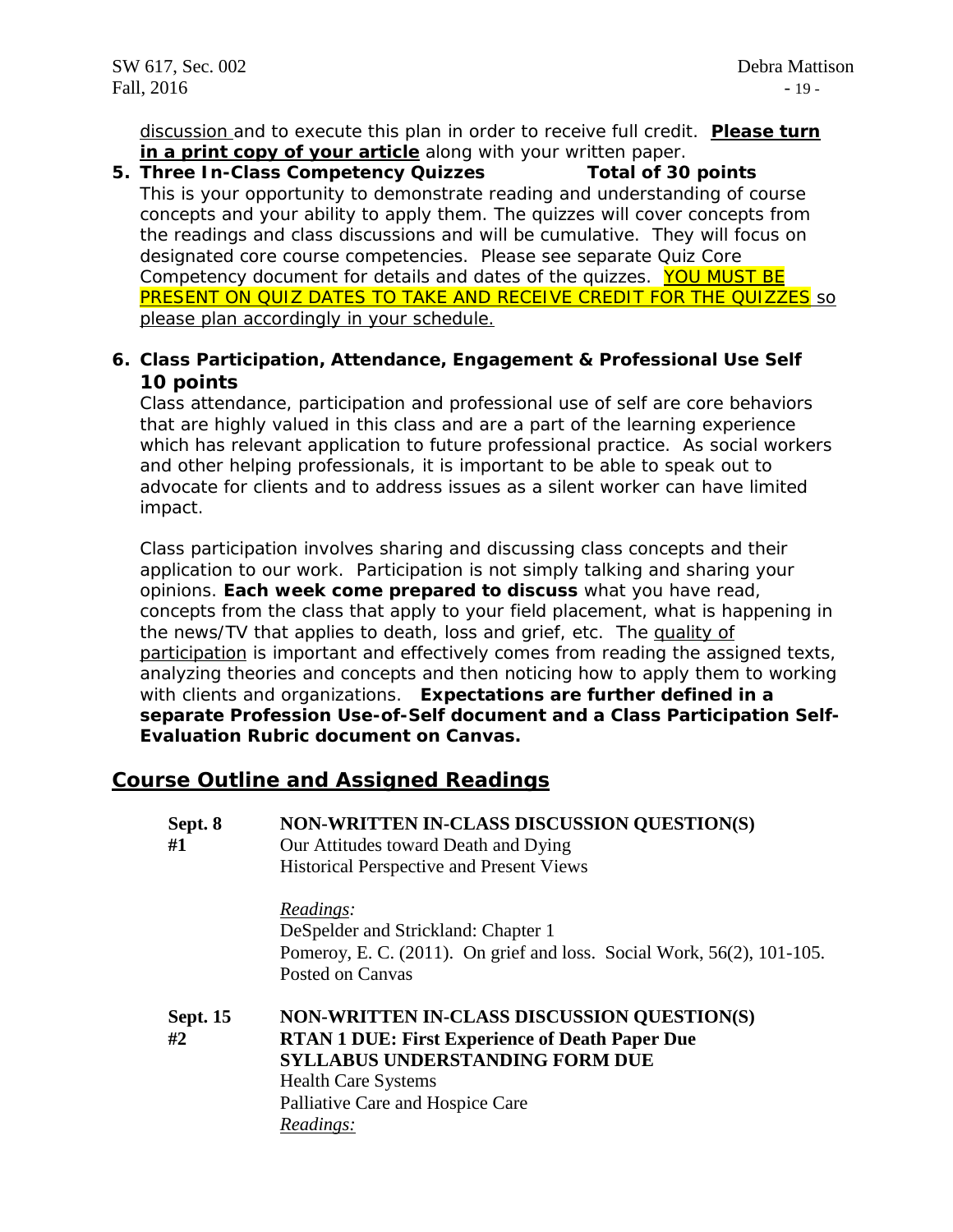DeSpelder & Strickland: Chapters 5 and 7 Worden: Chapter 1 (Optional)

#### **Sept. 22 NON-WRITTEN IN-CLASS DISCUSSION QUESTION(S)** #**3 JOURNAL 1 DUE** Grief Models and Theories

*Readings:* DeSpelder & Strickland: Chapter 9 (341-354) Worden: Chapters 2 & 3; Appendix (283-284) Worden Introduction (1-11) (Optional)

#### **Sept. 29 NON-WRITTEN IN-CLASS DISCUSSION QUESTION(S) #4 COMPETENCY QUIZ 1**

Complicated Grief Reactions Theories of Complicated Mourning Definitions, Symptoms, and Syndromes

*Readings:*

DeSpelder & Strickland: Chapter 9 (355-376) Worden: Chapters 5 & 6

# **Oct. 6 NON-WRITTEN IN-CLASS DISCUSSION QUESTION(S)**

#### **#5 JOURNAL 2 DUE: Loss History**

Loss and Grief in Adulthood Models of Adult Bereavement; Life Stage Issues

*Readings:* DeSpelder and Strickland: Chapter 11

#### **Oct. 13 NON-WRITTEN IN-CLASS DISCUSSION QUESTION(S) #6 COMPENTENCY QUIZ 2** Loss and Grief in Childhood and Adolescence

Developmental Issues

*Readings:* DeSpelder and Strickland: Chapter 2 (pp. 50-66) and Chapter 10

## **Oct. 20 NON-WRITTEN IN-CLASS DISCUSSION QUESTION(S)**

**#7** Suicide: Theories, Influencing Factors Risk Assessment Impact on Grieving; Life Span Perspectives

> *Readings:* DeSpelder & Strickland: Chapters 12 Worden: Chapter 7 (pp. 179-187)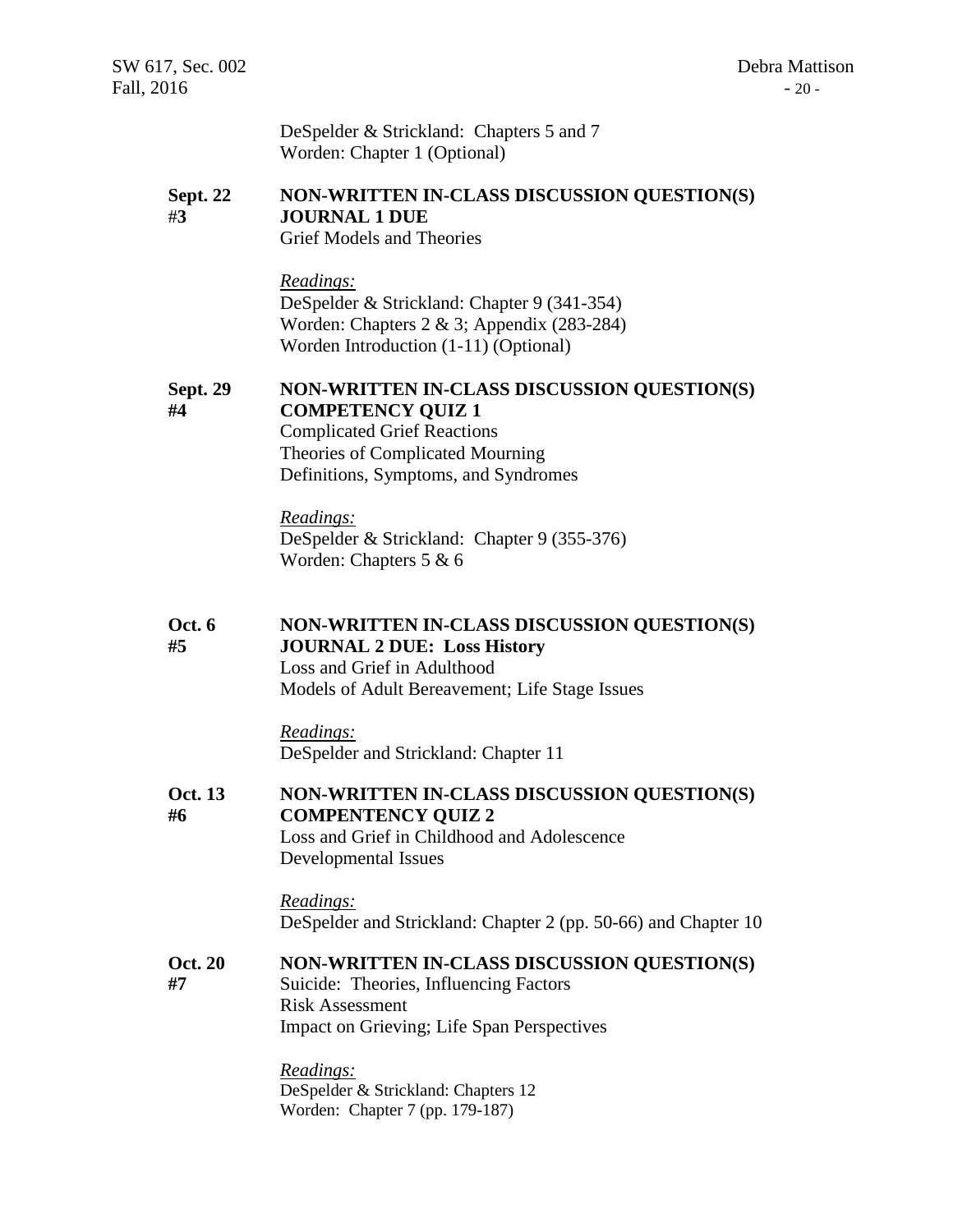#### **Oct. 27 NON-WRITTEN IN-CLASS DISCUSSION QUESTION(S) #8 CLINICAL INTERVIEW PAPER DUE** Clinical Intervention and Counseling Principles in Facilitating Grief

Psychosocial-Spiritual Assessment

*Readings:* DeSpelder & Strickland: Chapter 9 (pp. 376-383) Worden: Chapter 4; Worden Chapter 8 (Optional)

#### **Nov. 3 NON-WRITTEN IN-CLASS DISCUSSION QUESTION(S) #9 DIVERSITY ARTICLE PAPER DUE no later than today** Ambiguous Loss and Grief *Readings:* Self-selected diversity article

#### **Nov. 10 NON-WRITTEN IN-CLASS DISCUSSION QUESTION(S) #10 RTAN JOURNAL 3 DUE: AD/DPOA**

Ethical and Legal Issues Medical Ethics and Technology; Rights and the Dying Advanced Directives and End of Life Decision Making *Readings:* DeSpelder & Strickland: Chapter 4 (pp. 151-173) and Chapter 6

## **Nov. 17 NON-WRITTEN IN-CLASS DISCUSSION QUESTION(S) #11** Violence, Disasters, War

Genocide, Terrorism, PTSD

*Readings:* DeSpelder & Strickland: Chapter 13

## **Nov. 24 NO CLASS: THANKSGIVING BREAK**

#### **Dec. 1 NON-WRITTEN IN-CLASS DISCUSSION QUESTION(S) #12 RTAN JOURNAL 4 DUE: Funeral Planning**

Coping Mechanisms for Survivors/Rituals and Funerals Honoring the Dead; Finding Meaning

*Readings:* DeSpelder and Strickland: Chapter 8: Optional Chapter 14